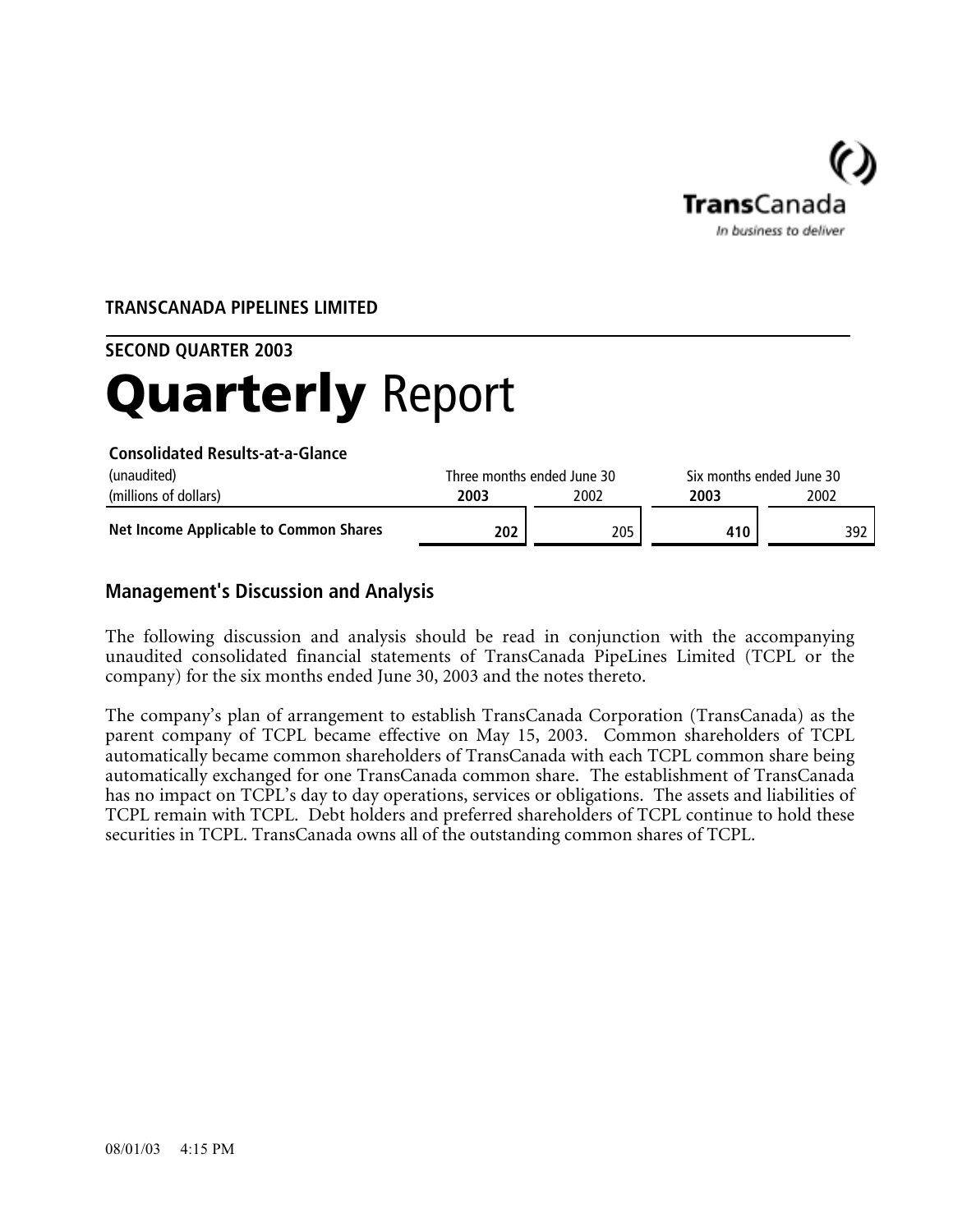# **Results of Operations**

## **Consolidated**

TCPL's net income applicable to common shares for the six months ended June 30, 2003 was \$410 million compared to \$392 million for the comparable period in 2002. The increase of \$18 million in the first six months of 2003 compared to the same period in 2002 was primarily due to higher earnings from the Power business and lower net expenses in the Corporate segment, partially offset by lower earnings from the Transmission segment.

The Power segment earnings for the six months ended June 30, 2003 included \$40 million after tax related to TCPL's earnings from its investment in Bruce Power L.P. (Bruce) which was acquired in February 2003 and a \$19 million positive after-tax earnings impact of a June 2003 settlement with a former counterparty which defaulted in 2001 under power forward contracts. This amount represents the value of power forward contracts terminated at the time of default.

The lower earnings in the Transmission segment were primarily due to the decline in the Alberta System's 2003 net earnings reflecting the one-year fixed revenue requirement settlement reached between TCPL and its stakeholders in February 2003. In June 2002, TCPL received the National Energy Board (NEB) decision on its Fair Return application (Fair Return decision) to determine the cost of capital to be included in the calculation of 2001 and 2002 final tolls on its Canadian Mainline. The results for the six months ending June 30, 2002 included after-tax income of \$25 million representing the impact of the Fair Return decision for 2001 (\$16 million) and six months ending June 30, 2002 (\$9 million). The results for the six months ending June 30, 2002 also included TCPL's \$7 million share of a favourable ruling for Great Lakes related to Minnesota use tax paid in prior years.

TCPL's net income applicable to common shares for second quarter 2003 was \$202 million compared to \$205 million for second quarter 2002. Second quarter 2003 results included \$13 million after tax of TCPL's share of earnings from Bruce and the \$19 million after tax settlement with a former counterparty. Second quarter 2002 results include \$25 million of net income for the period January 1, 2001 to June 30, 2002 related to the Fair Return decision.

Funds generated from operations of \$891 million for the six months ended June 30, 2003 were consistent with the same period in the prior year.

| beginent nesures at a giance                  |      |                            |                          |      |  |
|-----------------------------------------------|------|----------------------------|--------------------------|------|--|
| (unaudited)                                   |      | Three months ended June 30 | Six months ended June 30 |      |  |
| (millions of dollars)                         | 2003 | 2002                       | 2003                     | 2002 |  |
| Transmission                                  | 144  | 174                        | 302                      | 337  |  |
| Power                                         | 63   | 40                         | 126                      | 81   |  |
| Corporate                                     | (5)  | (9)                        | (18)                     | (26) |  |
| <b>Net Income Applicable to Common Shares</b> | 202  | 205                        | 410                      | 392  |  |

## **Segment Results-at-a-Glance**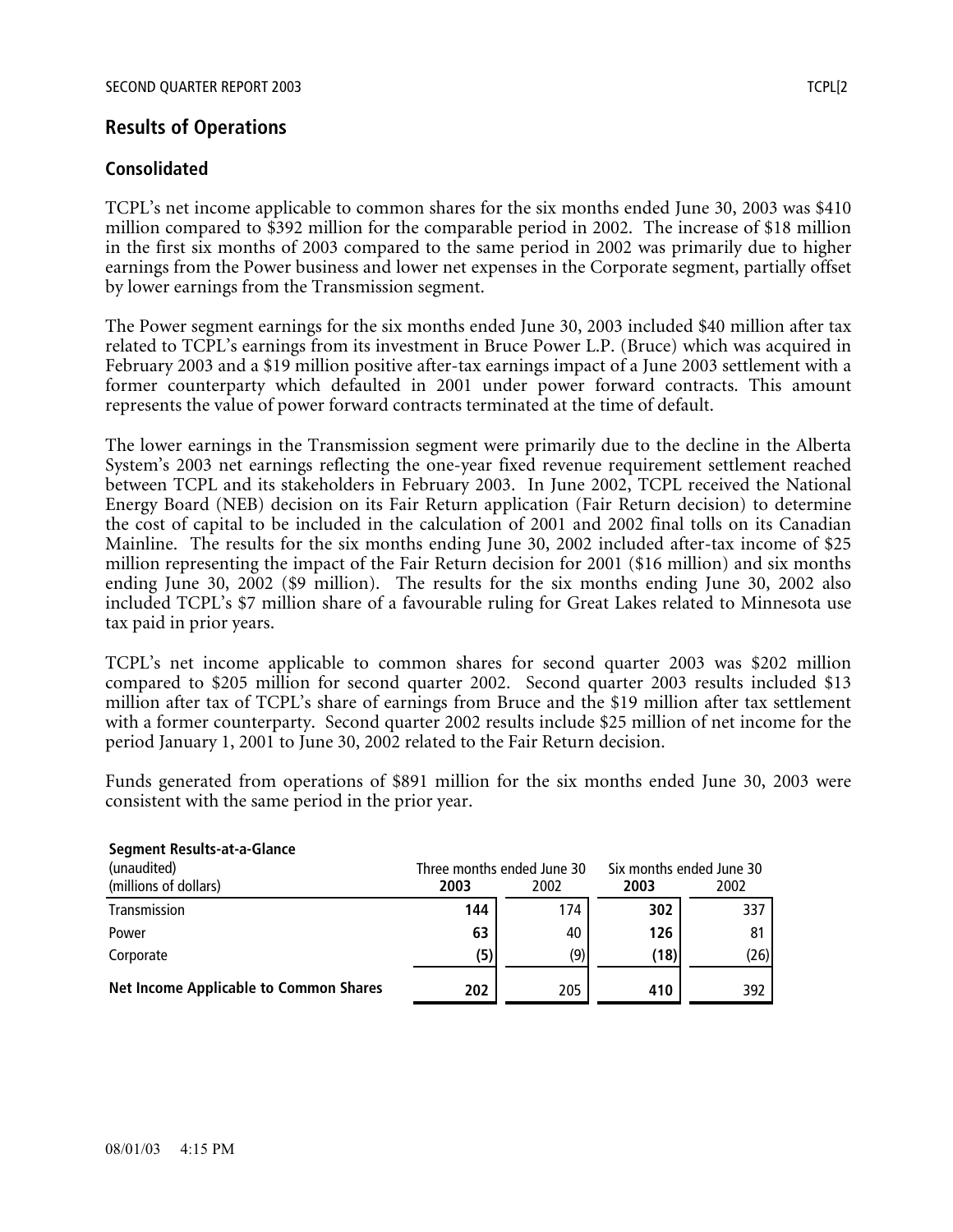## **Transmission**

The Transmission business generated net earnings of \$144 million and \$302 million for the three and six months ended June 30, 2003, respectively, compared to \$174 million and \$337 million for the same periods in 2002.

| (unaudited)                             |      | Three months ended June 30 |      | Six months ended June 30 |
|-----------------------------------------|------|----------------------------|------|--------------------------|
| (millions of dollars)                   | 2003 | 2002                       | 2003 | 2002                     |
| <b>Wholly-Owned Pipelines</b>           |      |                            |      |                          |
| Alberta System                          | 44   | 52                         | 86   | 102                      |
| Canadian Mainline                       | 71   | 92                         | 142  | 160                      |
| <b>BC System</b>                        | 2    |                            | 4    | 3                        |
|                                         | 117  | 145                        | 232  | 265                      |
| <b>North American Pipeline Ventures</b> |      |                            |      |                          |
| <b>Great Lakes</b>                      | 11   | 14                         | 28   | 36                       |
| TC PipeLines, LP                        | 4    | 4                          | 7    | 8                        |
| <b>Iroquois</b>                         | 4    | 6                          | 11   | 11                       |
| Portland                                |      |                            | 7    | 2                        |
| Foothills                               | 5    | 4                          | 9    | 9                        |
| Trans Québec & Maritimes                | 2    | 2                          | 4    | 4                        |
| CrossAlta                               |      | 2                          | 4    | 7                        |
| Northern Development                    |      | (1)                        | (1)  | (2)                      |
| Other                                   |      | (3)                        |      | (3)                      |
|                                         | 27   | 29                         | 70   | 72                       |
| Net earnings                            | 144  | 174                        | 302  | 337                      |

# **Transmission Results-at-a-Glance**

# Wholly-Owned Pipelines

The Alberta System's net earnings of \$44 million in second quarter 2003 decreased \$8 million compared to \$52 million in the same quarter of 2002. Net earnings for the six months ended June 30, 2003 decreased \$16 million compared to the same period in 2002. The decrease is primarily due to lower earnings from the one-year 2003 Alberta System Revenue Requirement Settlement (the 2003 Settlement) reached in February 2003. The 2003 Settlement includes a fixed revenue requirement component, before non-routine adjustments, of \$1.277 billion compared to \$1.347 billion in 2002. The Alberta System's annual net earnings in 2003 are expected to be lower by approximately \$40 million compared to annual 2002 net earnings of \$214 million.

The Canadian Mainline's net earnings have decreased \$21 million and \$18 million for the three and six months ended June 30, 2003, respectively, when compared to the corresponding periods in 2002. The decrease in 2003 net earnings as compared to the 2002 net earnings is mainly due to the NEB's Fair Return decision, which included an increase in the deemed common equity ratio from 30 to 33 per cent effective January 1, 2001 and resulted in recognition in June 2002 of \$16 million of net earnings for the year ended December 31, 2001. Earnings in 2003 also reflect an increase in the approved rate of return on common equity from 9.53 per cent in 2002 to 9.79 per cent in 2003, partially offset by a lower average investment base.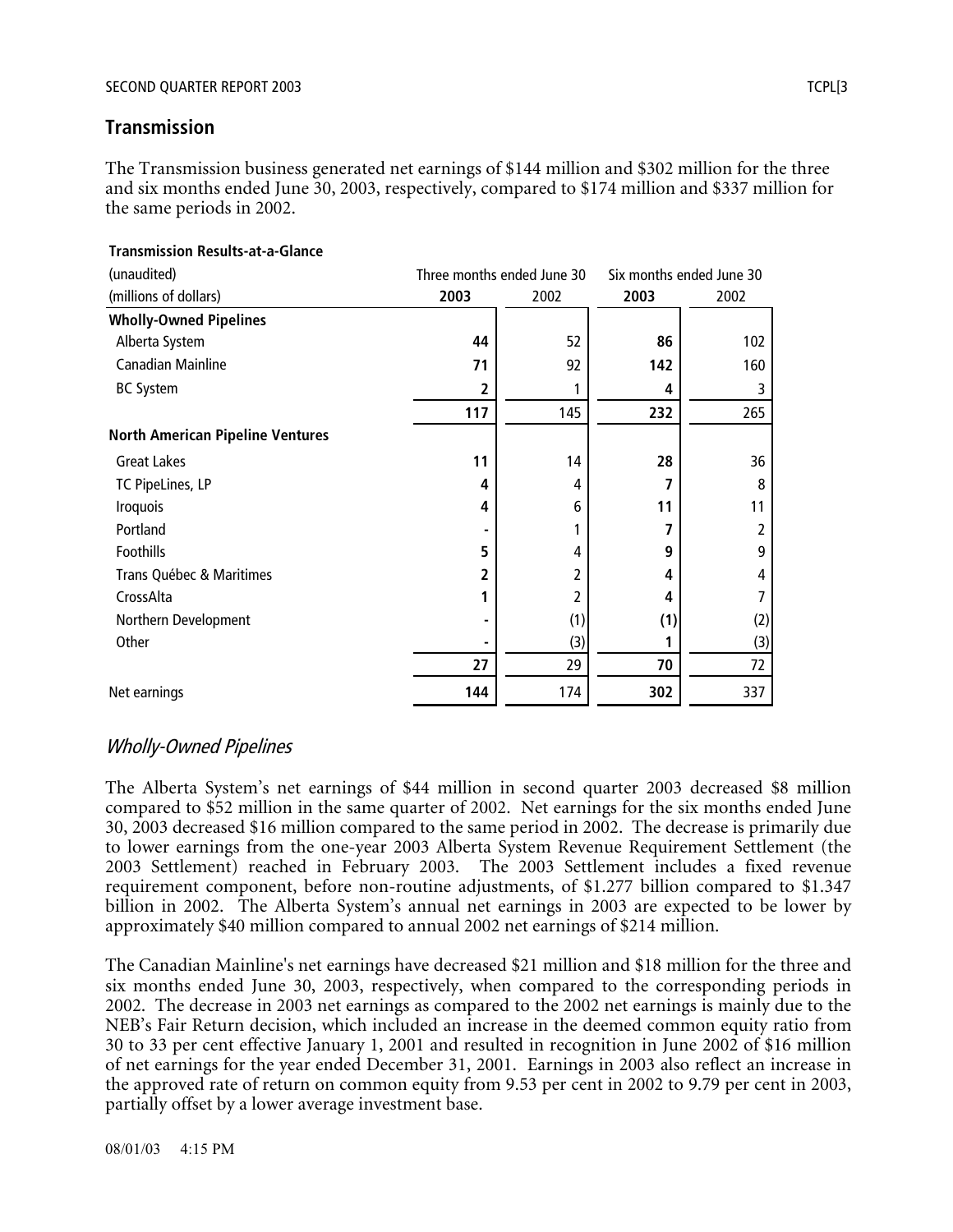#### SECOND QUARTER REPORT 2003 TERM IN 1999 TO A 1999 TO A 1999 TO A 1999 TO A 1999 TO A 1999 TO A 1999 TO A 1999 TO A 1999 TO A 1999 TO A 1999 TO A 1999 TO A 1999 TO A 1999 TO A 1999 TO A 1999 TO A 1999 TO A 1999 TO A 1999 TO

The NEB hearing to consider the Canadian Mainline 2003 Tolls and Tariff Application concluded in May 2003. In this application, TCPL requested approval of a higher composite depreciation rate, introduction of a new tolling zone in Southwestern Ontario, an increase to the Interruptible Transportation bid floor price, and certain cost/efficiency incentive mechanisms. The NEB decision is anticipated in the third quarter of 2003.

| <b>Operating Statistics</b><br>Six months ended June 30 (unaudited) | Alberta<br>System <sup>*</sup> |       | Canadian<br>Mainline** |       | BС<br>System |      |
|---------------------------------------------------------------------|--------------------------------|-------|------------------------|-------|--------------|------|
|                                                                     | 2003                           | 2002  | 2003                   | 2002  | 2003         | 2002 |
| Average investment base (\$ millions)<br>Delivery volumes (Bcf)     | 4.938                          | 5.074 | 8.659                  | 8.937 | 238          | 199  |
| Total                                                               | 1.971                          | 2.054 | 1.419                  | 1.303 | 126          | 181  |
| Average per day                                                     | 10.9                           | 11.3  | 7.8                    | 7.2   | 0.7          | 1.0  |

\*Field receipt volumes for the Alberta System for the six months ended June 30, 2003 were 1,937 Bcf (2002 - 2,049 Bcf); average per day was 10.7 Bcf (2002 - 11.3 Bcf).

\*\*Canadian Mainline deliveries originating at the Alberta border and in Saskatchewan for the six months ended June 30, 2003 were 1,093 Bcf (2002 - 1,101 Bcf); average per day was 6.0 Bcf (2002 - 6.1 Bcf).

#### North American Pipeline Ventures

TCPL's proportionate share of net earnings from its other Transmission businesses was \$27 million and \$70 million for the three and six months ended June 30, 2003, respectively. Net earnings were \$2 million lower for each of the second quarter 2003 and six months ended June 30, 2003 compared to the same periods in 2002.

Earnings for second quarter 2003 were slightly lower than the same quarter in 2002 as a result of a weaker U.S. dollar and higher operating costs in Great Lakes, partially offset by higher earnings from TransGas de Occidente which is reported in Other.

The 2002 year-to-date results included TCPL's \$7 million share of a favourable ruling for Great Lakes related to Minnesota use tax paid in prior years. Excluding the impact of the Great Lakes ruling in 2002, net earnings for the six months ended June 30, 2003 increased \$5 million compared to the same period in 2002. Portland's net earnings have increased \$5 million for the six months ended June 30, 2003 compared to the same period in 2002, primarily as a result of a rate settlement in early 2003 and a subsequent positive depreciation adjustment related to 2002 and recorded by TCPL in 2003. These increased earnings were partially offset by lower earnings from CrossAlta and a weaker U.S. dollar.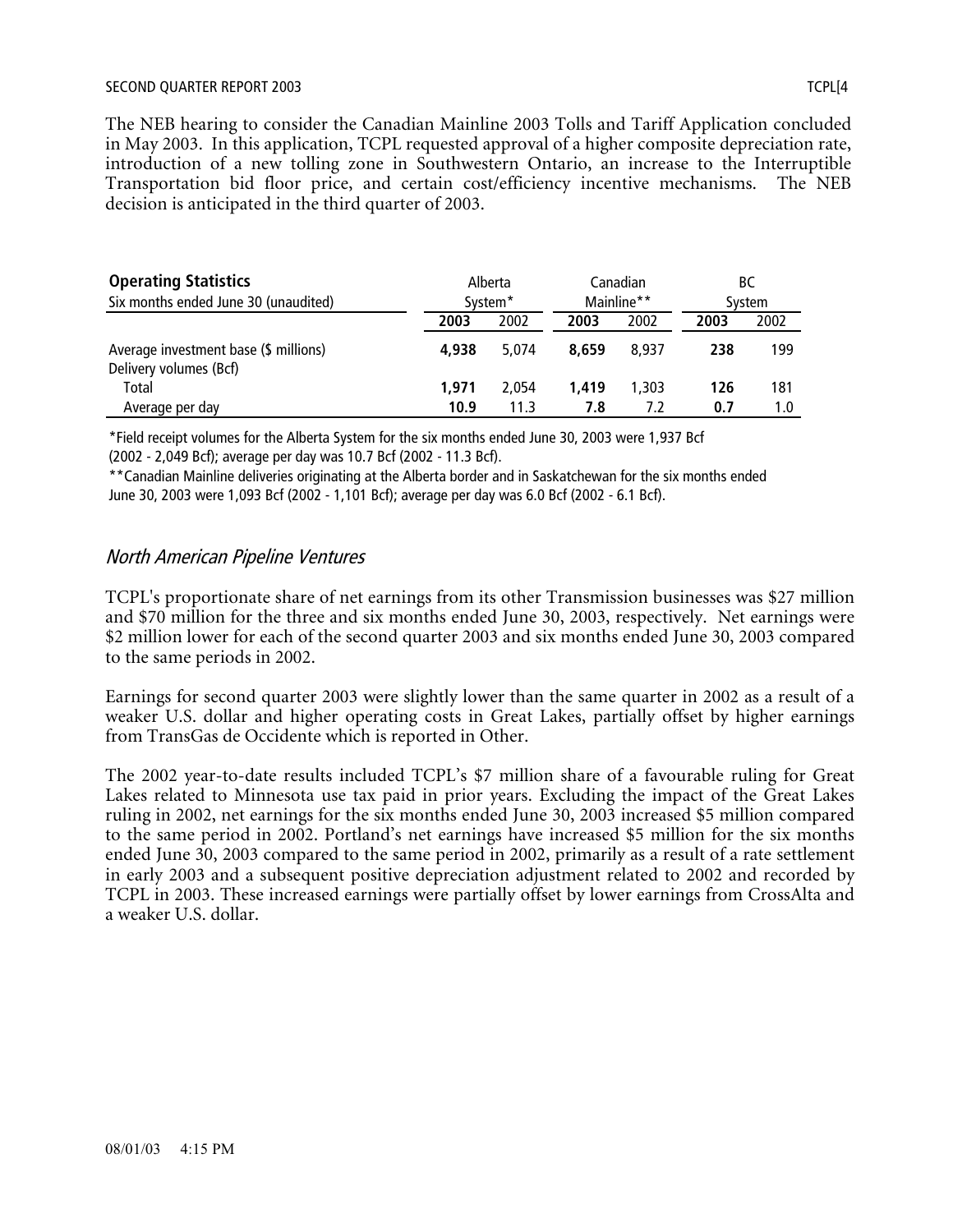#### SECOND QUARTER REPORT 2003 TERMS AND THE SECOND QUARTER REPORT 2003

#### **Power**

#### **Power Results-at-a-Glance**

| (unaudited)                               |      | Three months ended June 30 |      | Six months ended June 30 |
|-------------------------------------------|------|----------------------------|------|--------------------------|
| (millions of dollars)                     | 2003 | 2002                       | 2003 | 2002                     |
| Western operations                        | 60   | 27                         | 103  | 61                       |
| Northeastern U.S. operations              | 36   | 46                         | 61   | 87                       |
| Bruce Power L.P. investment               | 16   |                            | 54   |                          |
| Power LP investment                       | 7    | 8                          | 18   | 18                       |
| General, administrative and support costs | (22) | (14)                       | (43) | (31)                     |
| Operating and other income                | 97   | 67                         | 193  | 135                      |
| Financial charges                         | (4)  | (3)                        | (6)  | (6)                      |
| Income taxes                              | (30) | (24)                       | (61) | (48)                     |
| Net earnings                              | 63   | 40                         | 126  | 81                       |

Power's net earnings of \$63 million in second quarter 2003 increased \$23 million compared to \$40 million in second quarter 2002. Net earnings of \$126 million for the six months ended June 30, 2003 were \$45 million higher when compared to the same period in 2002. Strong earnings from the recently acquired interest in Bruce, a settlement in Western Operations for the value of power forward contracts terminated with a former counterparty and the addition of the ManChief plant in late 2002 were the primary reasons for the increases. Partially offsetting these increases were lower earnings from the Northeastern U.S. Operations and higher general, administrative and support costs.

Operating and other income from Western Operations of \$60 million and \$103 million for the three and six months ended June 30, 2003 was \$33 million and \$42 million higher, respectively, compared to the same periods in 2002. The increase was mainly due to a \$31 million pre-tax (\$19 million after tax) positive earnings impact related to a June 2003 settlement with a former counterparty. This amount reflects the settlement value of the outstanding power forward contracts that were entered into in the normal course of business, but were terminated by TCPL as a result of a former counterparty defaulting in 2001 under power forward contracts. The ManChief acquisition in 2002 also contributed to higher operating income.

Operating and other income from the Northeastern U.S. Operations of \$36 million and \$61 million for the three and six months ended June 30, 2003, decreased \$10 million and \$26 million, respectively, compared to the same periods in 2002. The decreases were primarily due to the higher cost of fuel gas at Ocean State Power, fewer market opportunities in the first half of 2003 than in 2002 and the unfavourable impact of a weaker U.S. dollar.

Bruce contributed \$16 million of pre-tax equity income in second quarter 2003 compared to \$38 million in the first quarter 2003. The decrease reflected lower output as a result of a planned maintenance outage on one of the four Bruce B reactors and seasonally lower wholesale spot market prices. Overall prices achieved during the second quarter were \$45 per megawatt hour (MWh) compared to \$63 per MWh in the last six weeks in first quarter 2003. A Bruce B unit reactor returned to service slightly ahead of schedule on June 26, 2003 while the remaining three Bruce B reactors ran at 100 per cent availability during the second quarter 2003. TCPL's share of power output for the second quarter 2003 was 1,681 gigawatt hours (GWh) compared to 1,087 GWh for the six week period ended March 31, 2003.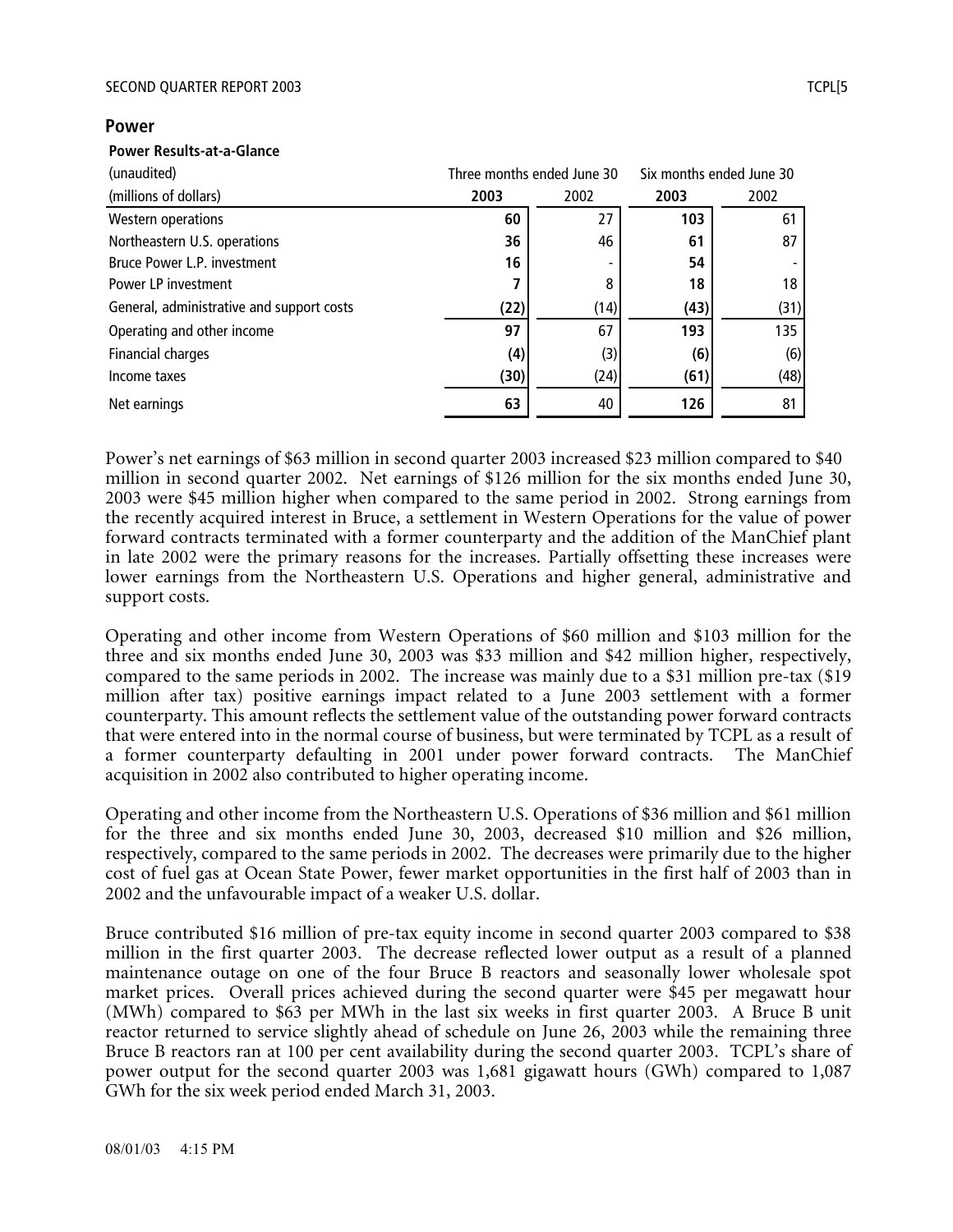Excluding the planned outage of the Bruce B unit in second quarter 2003, the Bruce B units have operated at 100 per cent availability during the entire first half of 2003, the best performance in the plant's history. Approximately 38 per cent of the output was sold into Ontario's wholesale spot market with the remainder being sold under longer term contracts.

The restart of the two Bruce A units has been delayed primarily as a result of additional safety modifications, documentation and testing necessary to meet Canadian Nuclear Safety Commission (CNSC) requirements. Once CNSC approval has been received on the first unit, the reactor will slowly ramp up to full power and synchronize to the Ontario power grid. The second unit is expected to return approximately one month later. The cumulative restart cost increased by Bruce to the end of June 2003 for the two Bruce A units was approximately \$610 million. Bruce has incurred approximately \$235 million on the two unit restart program in the first six months of 2003, being an average of approximately \$20 million per unit per month. TCPL has a 31.6 per cent interest in Bruce.

Equity income from Bruce is directly impacted by fluctuations in wholesale spot market prices for electricity as well as overall plant availability, which in turn, is impacted by scheduled and unscheduled maintenance. To reduce its exposure to spot market prices, Bruce has entered into fixed price sales contracts for approximately 1,800 megawatts (MW) of output for the remainder of 2003. This represents approximately 57 per cent of the average 3,140 MW of Bruce B capacity or approximately 38 per cent of the total 4,678 MW capacity including two Bruce A reactors.

Operating and other income from the investment in TransCanada Power, L.P. for the three and six months ended June 30, 2003 was consistent with the same periods in 2002.

General, administrative and support costs for the three and six months ended June 30, 2003 increased \$8 million and \$12 million, respectively, compared to the same periods in 2002, mainly reflecting higher project development costs as part of the continued investment in Power.

| <b>Power Sales Volumes*</b>  |                            |                          |                          |       |  |
|------------------------------|----------------------------|--------------------------|--------------------------|-------|--|
| (unaudited)                  | Three months ended June 30 |                          | Six months ended June 30 |       |  |
| (GWh)                        | 2003                       | 2002                     | 2003                     | 2002  |  |
| Western operations           | 2,868                      | 2.973                    | 5,693                    | 5,801 |  |
| Northeastern U.S. operations | 1,724                      | 1.423                    | 3,393                    | 2,575 |  |
| Bruce Power L.P. investment  | 1,681                      | $\overline{\phantom{a}}$ | 2.768                    |       |  |
| Power LP investment          | 457                        | 557                      | 1,022                    | 1.128 |  |
| Total                        | 6.730                      | 4.953                    | 12,876                   | 9.504 |  |

\*Power sales volumes include TCPL's share of Bruce Power L.P. output (31.6 per cent) and the Sundance B power purchase arrangement (50 per cent).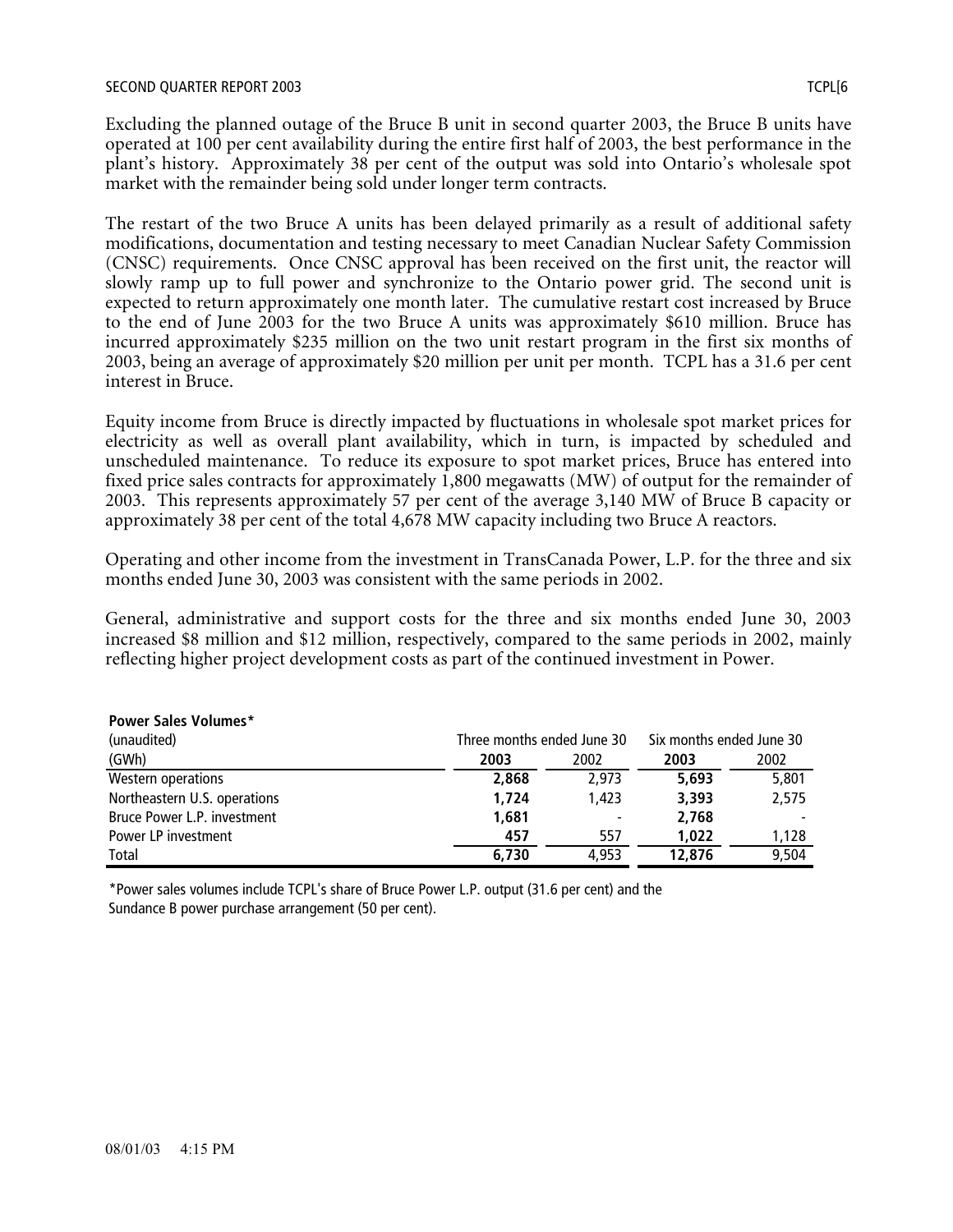#### SECOND QUARTER REPORT 2003 TERM IN 1999 TO A 1999 TO A 1999 TO A 1999 TO A 1999 TO A 1999 TO A 1999 TO A 1999 TO A 1999 TO A 1999 TO A 1999 TO A 1999 TO A 1999 TO A 1999 TO A 1999 TO A 1999 TO A 1999 TO A 1999 TO A 1999 TO

| Weighted Average Plant Availability* | Three months ended June 30 |       | Six months ended June 30 |       |  |
|--------------------------------------|----------------------------|-------|--------------------------|-------|--|
| (unaudited)                          | 2003                       | 2002  | 2003                     | 2002  |  |
| Western operations                   | 92%                        | 94%   | 94%                      | 96%   |  |
| Northeastern U.S. operations         | 92%                        | 99%   | 88%                      | 99%   |  |
| Bruce Power L.P. investment          | 77%                        | $***$ | 84%                      | $***$ |  |
| Power LP investment                  | 90%                        | 92%   | 94%                      | 93%   |  |
| All plants                           | 86%                        | 97%   | 89%                      | 97%   |  |

\*Plant availability is reduced by planned and unplanned outages.

\*\*Acquired in February 2003.

#### **Corporate**

Net expenses were \$5 million and \$9 million for the three months ended June 30, 2003 and 2002, respectively. This \$4 million decrease in net expenses for second quarter 2003 is mainly due to the positive impact of foreign exchange rates. Net expenses were \$18 million for the six months ended June 30, 2003 compared to \$26 million for the same period in 2002. This \$8 million decrease is primarily due to lower interest costs and the positive impact of foreign exchange rates compared to the same period in the prior year.

#### **Discontinued Operations**

The Board of Directors approved a plan in July 2001 to dispose of the company's Gas Marketing business. The company's exit from Gas Marketing was substantially completed by December 31, 2001. The company mitigated its exposure associated with the contingent liabilities related to the divested gas marketing operations by obtaining from Mirant Corporation (Mirant) certain remaining contracts in June and early July 2003 and simultaneously fully hedging the market price exposures of these contracts. The company remains contingently liable for certain of the residual obligations.

At June 30, 2003, TCPL reviewed the provision for loss on discontinued operations, taking into consideration the potential impacts arising from Mirant filing for bankruptcy protection in July 2003. As a result of this review, TCPL concluded that the provision was adequate, and the continued deferral of the approximately \$100 million of deferred after-tax gains related to the Gas Marketing business was appropriate. Accordingly, there was no earnings impact related to discontinued operations in second quarter 2003.

#### **Liquidity and Capital Resources**

#### **Funds Generated from Operations**

Funds generated from operations were \$891 million for the six months ended June 30, 2003, compared with \$893 million for the same period in 2002. Funds generated from operations of \$434 million for second quarter 2003 were comparable to second quarter 2002.

TCPL expects that its ability to generate sufficient amounts of cash in the short term and the long term when needed, and to maintain financial capacity and flexibility to provide for planned growth is adequate, and remains substantially unchanged since December 31, 2002.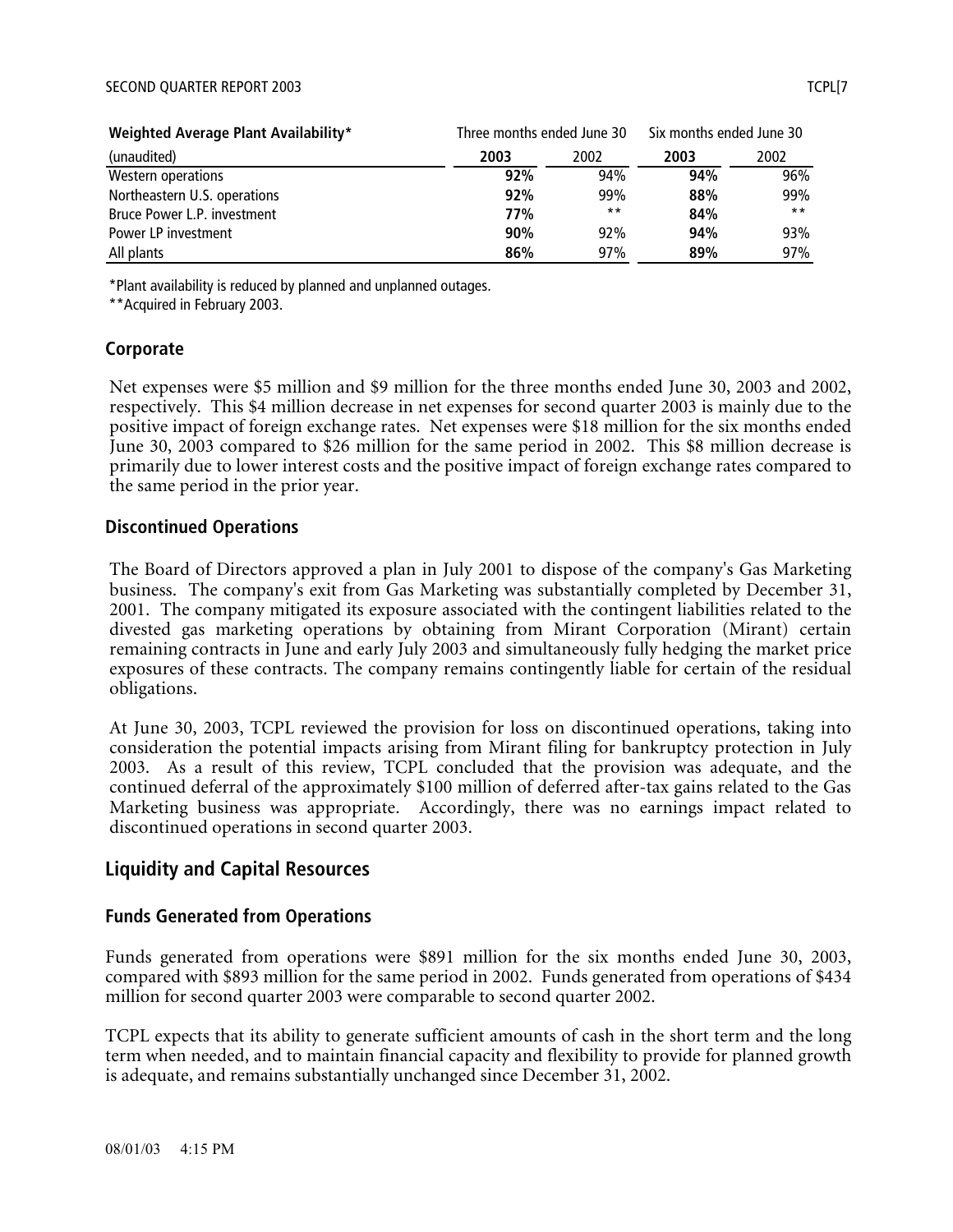#### SECOND QUARTER REPORT 2003 TCPL[8

In the three and six months ended June 30, 2003, capital expenditures, excluding acquisitions, totalled \$107 million (2002 - \$98 million) and \$183 million (2002 - \$215 million), respectively, and related primarily to Iroquois' ongoing Eastchester Expansion project into New York City, maintenance and capacity capital in wholly-owned pipelines and ongoing construction of the MacKay River power plant in Alberta. Acquisitions for the six months ended June 30, 2003 totalled \$412 million (2002 – nil) and were almost entirely comprised of the acquisition of a 31.6 per cent interest in Bruce for \$376 million plus closing adjustments.

#### **Financing Activities**

TCPL used a portion of its cash resources to fund long-term debt maturities of \$59 million and reduce notes payable by \$82 million in the six months ended June 30, 2003. In June 2003, the company issued US\$350 million of ten year notes bearing interest at 4.00 per cent.

In July 2003, TCPL redeemed all of its outstanding US\$160 million, 8.75 per cent Junior Subordinated Debentures, also known as Cumulative Trust Originated Preferred Securities. Holders of these debentures received US\$25.0122 per US\$25.00 of the principal amount, which included accrued and unpaid interest to the redemption date.

## Dividends

On July 25, 2003, TCPL's Board of Directors declared an aggregate quarterly dividend of \$130 million for the quarter ending September 30, 2003 on the outstanding common shares. This is the 159<sup>th</sup> consecutive quarterly dividend paid by TCPL on its common shares, and is payable on October 31, 2003. The Board also declared regular dividends on TCPL's preferred shares.

#### **Risk Management**

With respect to continuing operations, TCPL's market, financial and counterparty risks remain substantially unchanged since December 31, 2002. See explanation for discontinued operations' risk management activity under Results of Operations – Discontinued Operations. For further information on risks, refer to Management's Discussion and Analysis in TransCanada PipeLines Limited's 2002 Annual Report.

The processes within TCPL's risk management function are designed to ensure that risks are properly identified, quantified, reported and managed. Risk management strategies, policies and limits are designed to ensure TCPL's risk-taking is consistent with its business objectives and risk tolerance. Risks are managed within limits ultimately established by the Board of Directors and implemented by senior management, monitored by risk management personnel and audited by internal audit personnel.

TCPL manages market and financial risk exposures in accordance with its corporate market risk policy and position limits. The company's primary market risks result from volatility in commodity prices, interest rates and foreign currency exchange rates. TCPL's counterparty risk exposure results from the failure of a counterparty to meet its contractual financial obligations, and is managed in accordance with its corporate counterparty risk policy.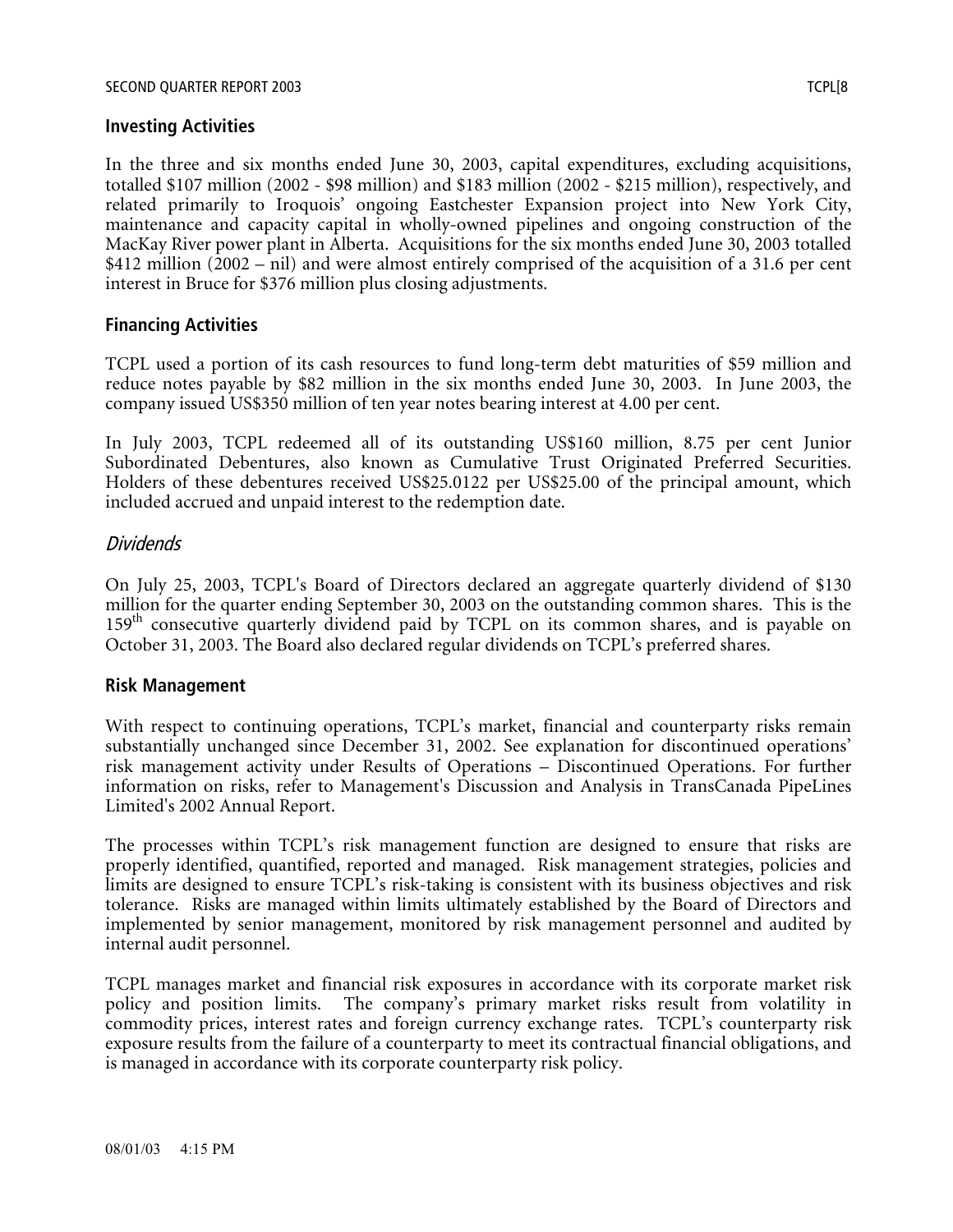## **Controls and Procedures**

Within 90 days prior to the filing of this quarterly report, TCPL's management evaluated the effectiveness of the design and operation of the company's disclosure controls and procedures (disclosure controls) and internal controls for financial reporting purposes (internal controls). Based on that evaluation, the Chief Executive Officer and the Chief Financial Officer have concluded that:

- TCPL's disclosure controls are effective in ensuring that material information relating to TCPL is made known to management on a timely basis, and is included in this quarterly report; and
- TCPL's internal controls are effective in providing assurance that the financial statements for this quarter are fairly presented in accordance with Canadian generally accepted accounting principles.

To the best of these officers' knowledge and belief, there have been no significant changes in internal controls or in other factors that could significantly affect internal controls subsequent to the date on which such evaluation was completed in connection with this quarterly report.

## **Critical Accounting Policy**

TCPL's critical accounting policy, which remains unchanged since December 31, 2002, is the use of regulatory accounting for its regulated operations. For further information on this critical accounting policy, refer to Management's Discussion and Analysis in TransCanada PipeLines Limited's 2002 Annual Report.

## **Critical Accounting Estimates**

Since a determination of many assets, liabilities, revenues and expenses is dependent upon future events, the preparation of the company's consolidated financial statements requires the use of estimates and assumptions which have been made using careful judgment. TCPL's critical accounting estimates, which remain unchanged since December 31, 2002, are depreciation expense and certain deferred after-tax gains and remaining obligations related to the Gas Marketing business. For further information on these critical accounting estimates, refer to Results of Operations – Discontinued Operations and to Management's Discussion and Analysis in TransCanada PipeLines Limited's 2002 Annual Report.

## **Outlook**

The company expects higher Power net earnings in 2003 than originally anticipated as a result of the contribution from Bruce and the settlement with a former counterparty. The outlook for the company's other segments remains relatively unchanged since December 31, 2002. For further information on outlook, refer to Management's Discussion and Analysis in TransCanada PipeLines Limited's 2002 Annual Report.

The company's earnings and cash flow combined with a strong balance sheet continue to provide the financial flexibility for TCPL to make disciplined investments in its core businesses of Transmission and Power. The strengthening of the Canadian dollar compared to the U.S. dollar in 2003 has not and is not expected to significantly impact TCPL's consolidated financial results.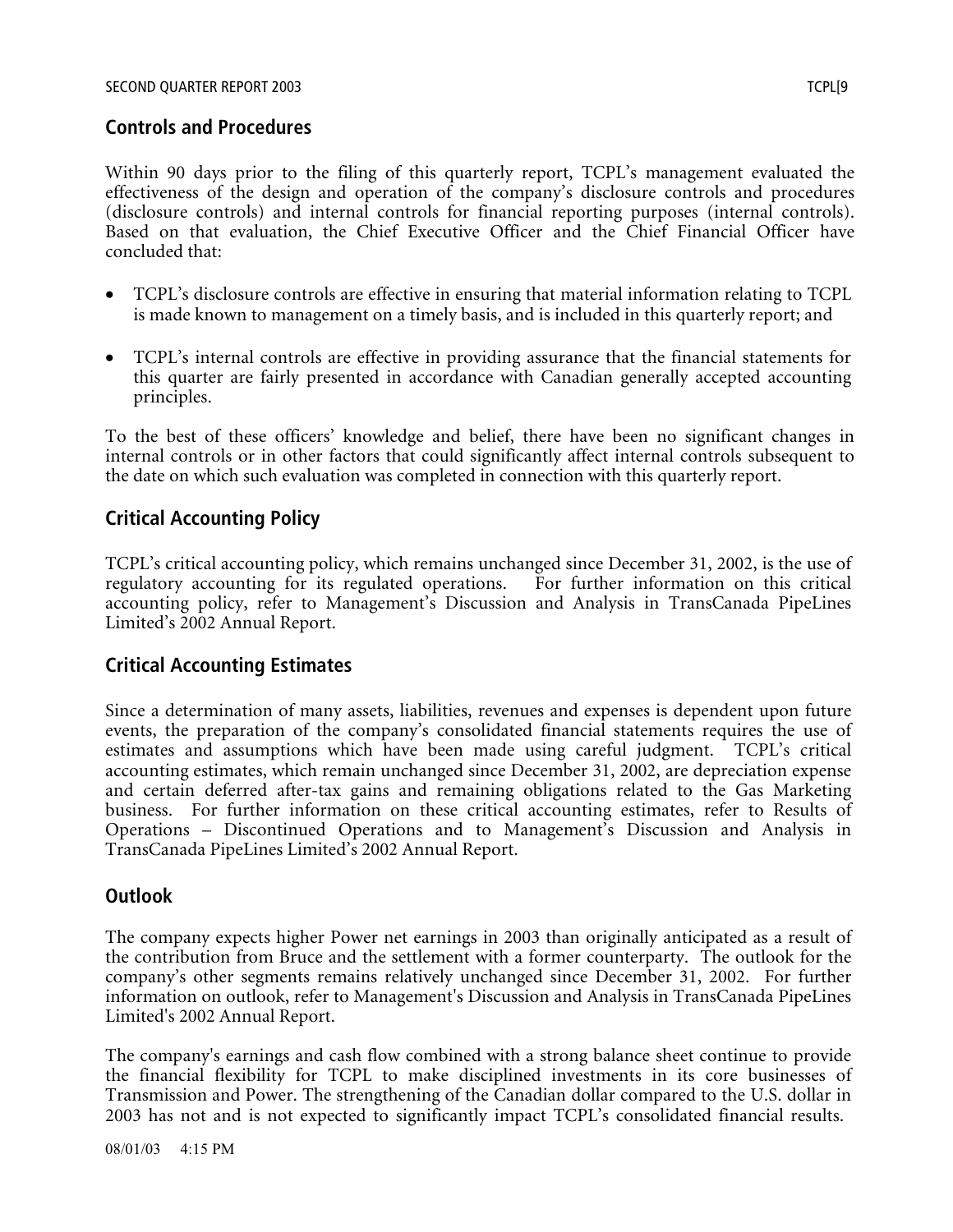#### SECOND QUARTER REPORT 2003 TCPL[10

Credit ratings on TCPL's senior unsecured debt assigned by Dominion Bond Rating Service Limited (DBRS), Moody's Investors Service (Moody's) and Standard & Poor's are currently A, A2 and A-, respectively. On May 9, 2003, Standard & Poor's resolved its 'Credit Watch' on TCPL by reaffirming it's A- rating of TCPL's senior unsecured debt and changing the outlook to 'negative'. DBRS and Moody's both maintain a 'stable' outlook on their ratings.

## **Other Recent Developments**

#### **Transmission**

Wholly-Owned Pipelines

#### Alberta System

On June 24, 2003, the Alberta Energy and Utilities Board (EUB) approved the 2003 Revenue Requirement Settlement and 2003 Tariff Settlement for the Alberta System. These settlements will form the basis of the Alberta System tolls for 2003. TCPL is committed to filing a 2004 Alberta System General Rate Application with the EUB by September 30, 2003.

In July 2003, TCPL along with other utilities filed evidence in the EUB's Generic Cost of Capital Proceeding. The EUB expects to adopt a standardized approach to determining the rate of return and capital structure for all utilities under its jurisdiction at the conclusion of this proceeding.

#### Canadian Mainline

In May 2003, the Federal Court of Appeal granted TCPL leave to appeal the NEB's decision, issued February 2003, to dismiss TCPL's request for a Review and Variance of the NEB's June 2002 decision on the company's Fair Return application. TCPL based its application for leave to appeal on two questions of law. TCPL is concerned about its ability to obtain a fair return on its investment in the Canadian Mainline as a result of the NEB's decisions.

#### North American Pipeline Ventures

#### Foothills

In May 2003, TCPL signed an agreement to purchase the remaining 50 per cent of Foothills Pipe Lines Ltd. (Foothills) from Duke Energy Gas Transmission for \$257 million, including \$152 million of Duke's proportionate share of Foothill's corporate debt. As a result, TCPL will own 100 per cent of Foothills and its subsidiaries, subject to regulatory approvals prior to the final closing of this transaction. Foothills and its subsidiaries hold the certificates to build the Canadian portion of the Alaska Highway Project which would bring Prudhoe Bay natural gas from Alaska to markets in Canada and the U.S. The "Prebuild" portion of this project has been operating for more than 20 years, moving Alberta gas to U.S. markets in advance of flows from Alaska. Subsidiaries of Foothills and TCPL also hold certificates to build the Alaskan part of this project. It is anticipated the purchase will close in third quarter 2003.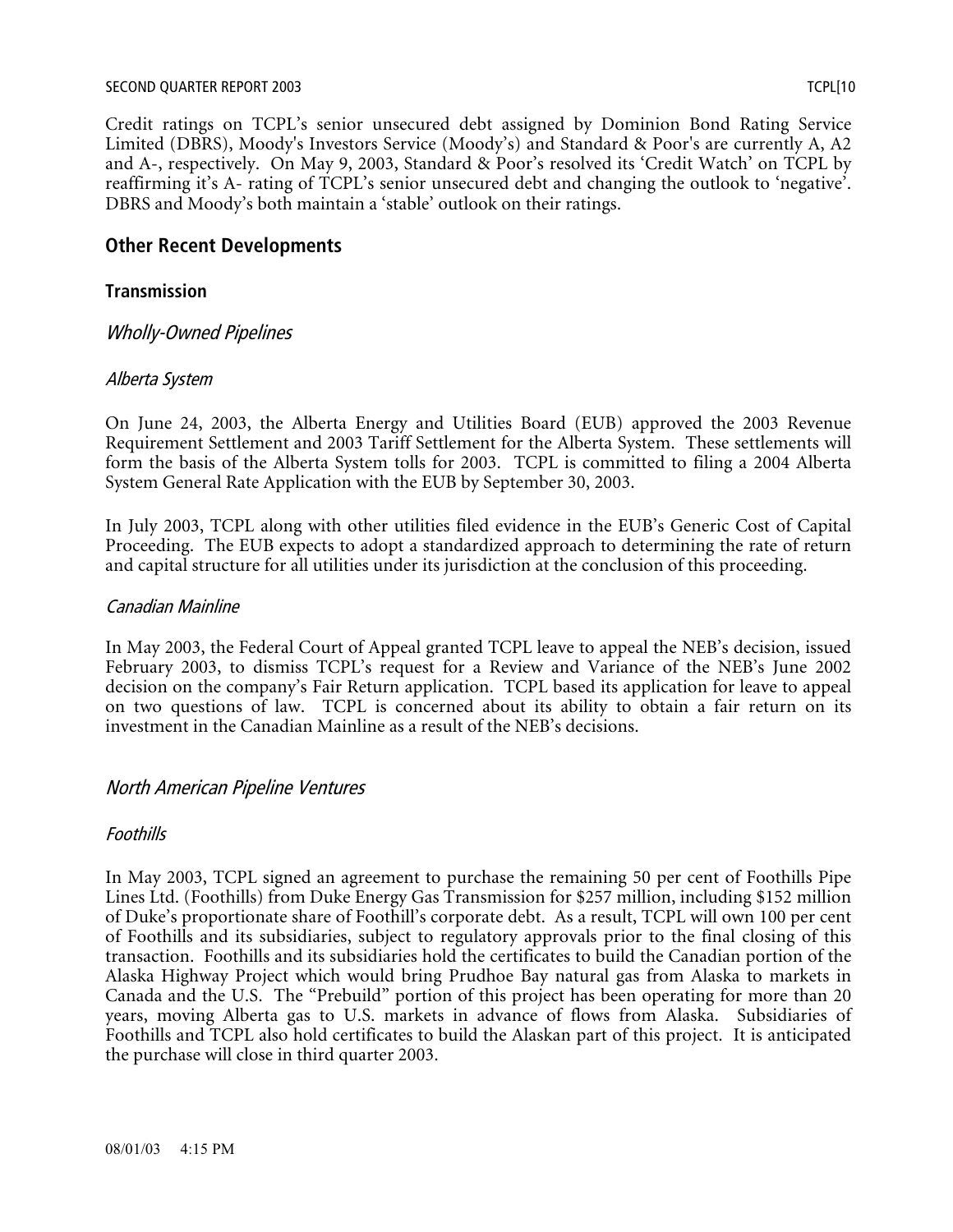#### SECOND QUARTER REPORT 2003 TO A 2003 TO A 2004 TO A 2004 TO A 2004 TO A 2004 TO A 2004 TO A 2004 TO A 2004 TO A

#### Northern Development

In June 2003, TCPL reached funding and participation agreements with the Mackenzie Delta gas producers and the Aboriginal Pipeline Group (APG) for the Mackenzie Gas Pipeline Project. The Preliminary Information Package for the Mackenzie Gas Project has been submitted to relevant regulatory authorities and regulatory applications are expected to be filed in 2004. Under the agreement, TCPL has agreed to finance the APG for its one-third share of project definition phase costs which are currently estimated to be \$80 million over three years. If the pipeline is approved and becomes operational, this loan will be repaid from APG's share of pipeline revenues.

The producers have agreed to potentially reduce their ownership share of the pipeline by five per cent, by providing TCPL the option to obtain this interest at the decision to construct. TCPL will apply for an extension of its Alberta pipeline system to connect with a Mackenzie Valley Pipeline south of the Alberta-Northwest Territories Border.

TCPL also gains certain rights of first refusal if any of the producers choose to sell their equity. TCPL would be entitled to acquire 50 per cent of any opportunities, with the producers and APG sharing in the other 50 per cent. Should the pipeline expand beyond its original capacity, and once the APG has achieved a one-third ownership share, TCPL, the APG and the other owners will each have the opportunity to obtain a one-third interest in additional expansions.

#### **Power**

In June 2003, TCPL agreed to develop the Bécancour Cogeneration Project, a 550 megawatt natural gas-fired cogeneration plant near Trois-Rivières, Québec. Subject to regulatory approvals, construction of the estimated \$500 million facility is expected to begin next year with an in-service date late in 2006. This plant will supply its entire power output to Hydro-Québec Distribution under a 20-year power purchase contract. The plant will also supply steam to certain major businesses located within the Bécancour Industrial Park.

## **Forward-Looking Information**

Certain information in this quarterly report is forward-looking and is subject to important risks and uncertainties. The results or events predicted in this information may differ from actual results or events. Factors which could cause actual results or events to differ materially from current expectations include, among other things, the ability of TCPL to successfully implement its strategic initiatives and whether such strategic initiatives will yield the expected benefits, the availability and price of energy commodities, regulatory decisions, competitive factors in the pipeline and power industry sectors, and the prevailing economic conditions in North America. For additional information on these and other factors, see the reports filed by TCPL with Canadian securities regulators and with the United States Securities and Exchange Commission. TCPL disclaims any intention or obligation to update or revise any forward-looking statements, whether as a result of new information, future events or otherwise.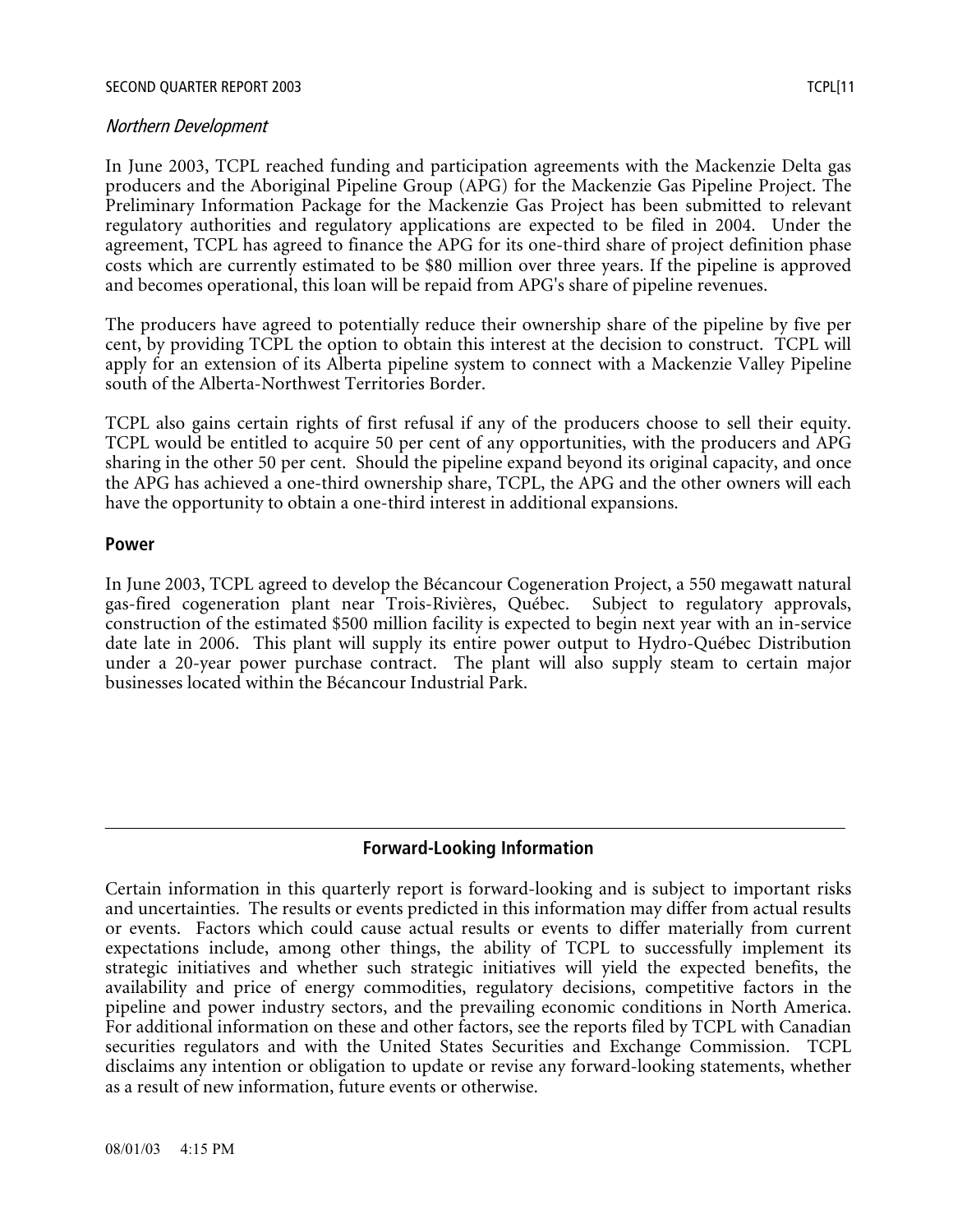| (unaudited)                                   | Three months ended June 30 |       | Six months ended June 30 |       |
|-----------------------------------------------|----------------------------|-------|--------------------------|-------|
| (millions of dollars)                         | 2003                       | 2002  | 2003                     | 2002  |
| <b>Revenues</b>                               | 1,311                      | 1,345 | 2,647                    | 2,591 |
| <b>Operating Expenses</b>                     |                            |       |                          |       |
| Cost of sales                                 | 189                        | 170   | 369                      | 303   |
| Other costs and expenses                      | 382                        | 383   | 809                      | 737   |
| Depreciation                                  | 217                        | 213   | 432                      | 420   |
|                                               | 788                        | 766   | 1,610                    | 1,460 |
| <b>Operating Income</b>                       | 523                        | 579   | 1,037                    | 1,131 |
| <b>Other Expenses/(Income)</b>                |                            |       |                          |       |
| <b>Financial charges</b>                      | 205                        | 218   | 409                      | 439   |
| Financial charges of joint ventures           | 23                         | 22    | 45                       | 45    |
| Equity income                                 | (26)                       | (8)   | (84)                     | (18)  |
| Interest and other income                     | (22)                       | (11)  | (35)                     | (22)  |
|                                               | 180                        | 221   | 335                      | 444   |
| Income before Income Taxes                    | 343                        | 358   | 702                      | 687   |
| <b>Income Taxes - Current and Future</b>      | 127                        | 138   | 263                      | 266   |
| Net Income                                    | 216                        | 220   | 439                      | 421   |
| <b>Preferred Securities Charges</b>           | 9                          | 9     | 18                       | 18    |
| <b>Preferred Share Dividends</b>              |                            | 6     | 11                       | 11    |
| <b>Net Income Applicable to Common Shares</b> | 202                        | 205   | 410                      | 392   |

# **Consolidated Income**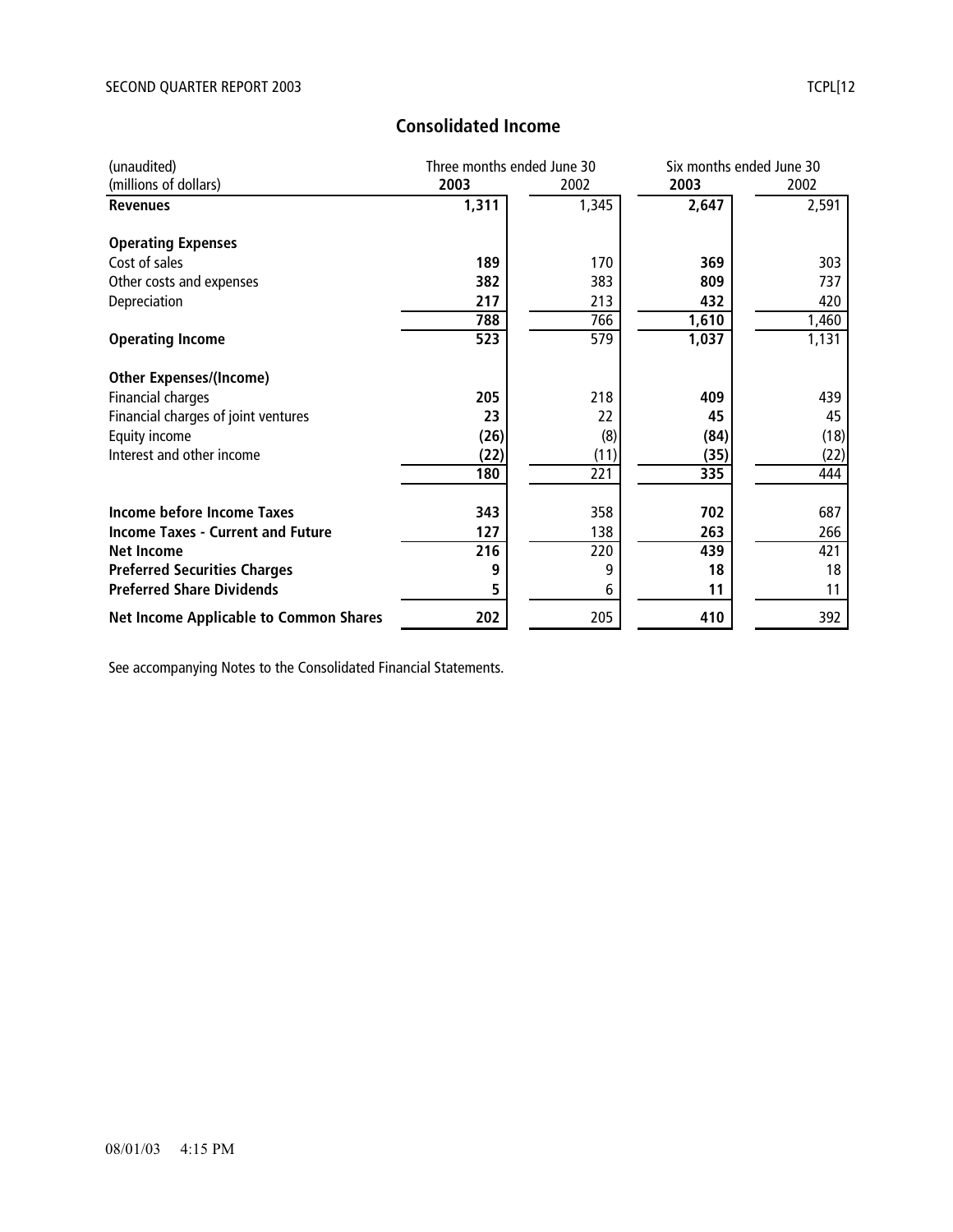# **Consolidated Cash Flows**

| (unaudited)                                            | Three months ended June 30 |       |       | Six months ended June 30 |
|--------------------------------------------------------|----------------------------|-------|-------|--------------------------|
| (millions of dollars)                                  | 2003                       | 2002  | 2003  | 2002                     |
|                                                        |                            |       |       |                          |
| <b>Cash Generated From Operations</b>                  |                            |       |       |                          |
| Net income                                             | 216                        | 220   | 439   | 421                      |
| Depreciation                                           | 217                        | 213   | 432   | 420                      |
| Future income taxes                                    | 53                         | 56    | 127   | 109                      |
| Equity income in excess of distributions received      | (8)                        | (1)   | (59)  | (5)                      |
| Other                                                  | (44)                       | (50)  | (48)  | (52)                     |
| Funds generated from operations                        | 434                        | 438   | 891   | 893                      |
| Decrease/(Increase) in operating working capital       | 33                         | (2)   | 25    | (56)                     |
| Net cash provided by continuing operations             | 467                        | 436   | 916   | 837                      |
| Net cash (used in)/provided by discontinued operations | (88)                       | (7)   | (84)  | 51                       |
|                                                        | 379                        | 429   | 832   | 888                      |
| <b>Investing Activities</b>                            |                            |       |       |                          |
| Capital expenditures                                   | (107)                      | (98)  | (183) | (215)                    |
| Acquisitions, net of cash acquired                     | (3)                        |       | (412) |                          |
| Disposition of assets                                  |                            |       | 5     |                          |
| Deferred amounts and other                             | (47)                       | (91)  | (70)  | (74)                     |
| Net cash used in investing activities                  | (157)                      | (189) | (660) | (289)                    |
|                                                        |                            |       |       |                          |
| <b>Financing Activities</b>                            |                            |       |       |                          |
| Dividends and preferred securities charges             | (149)                      | (140) | (288) | (267)                    |
| Notes payable repaid, net                              | (291)                      | (69)  | (82)  | (240)                    |
| Long-term debt issued                                  | 475                        |       | 475   |                          |
| Reduction of long-term debt                            | (50)                       | (24)  | (59)  | (116)                    |
| Non-recourse debt of joint ventures issued             | 29                         | 4     | 46    | 5                        |
| Reduction of non-recourse debt of joint ventures       | (32)                       | (29)  | (48)  | (42)                     |
| Common shares issued                                   | 2                          | 16    | 18    | 31                       |
| Net cash (used in)/provided by financing activities    | (16)                       | (242) | 62    | (629)                    |
| Increase/(Decrease) in Cash and Short-Term Investments | 206                        | (2)   | 234   | (30)                     |
| <b>Cash and Short-Term Investments</b>                 |                            |       |       |                          |
| Beginning of period                                    | 240                        | 271   | 212   | 299                      |
|                                                        |                            |       |       |                          |
| <b>Cash and Short-Term Investments</b>                 |                            |       |       |                          |
| End of period                                          | 446                        | 269   | 446   | 269                      |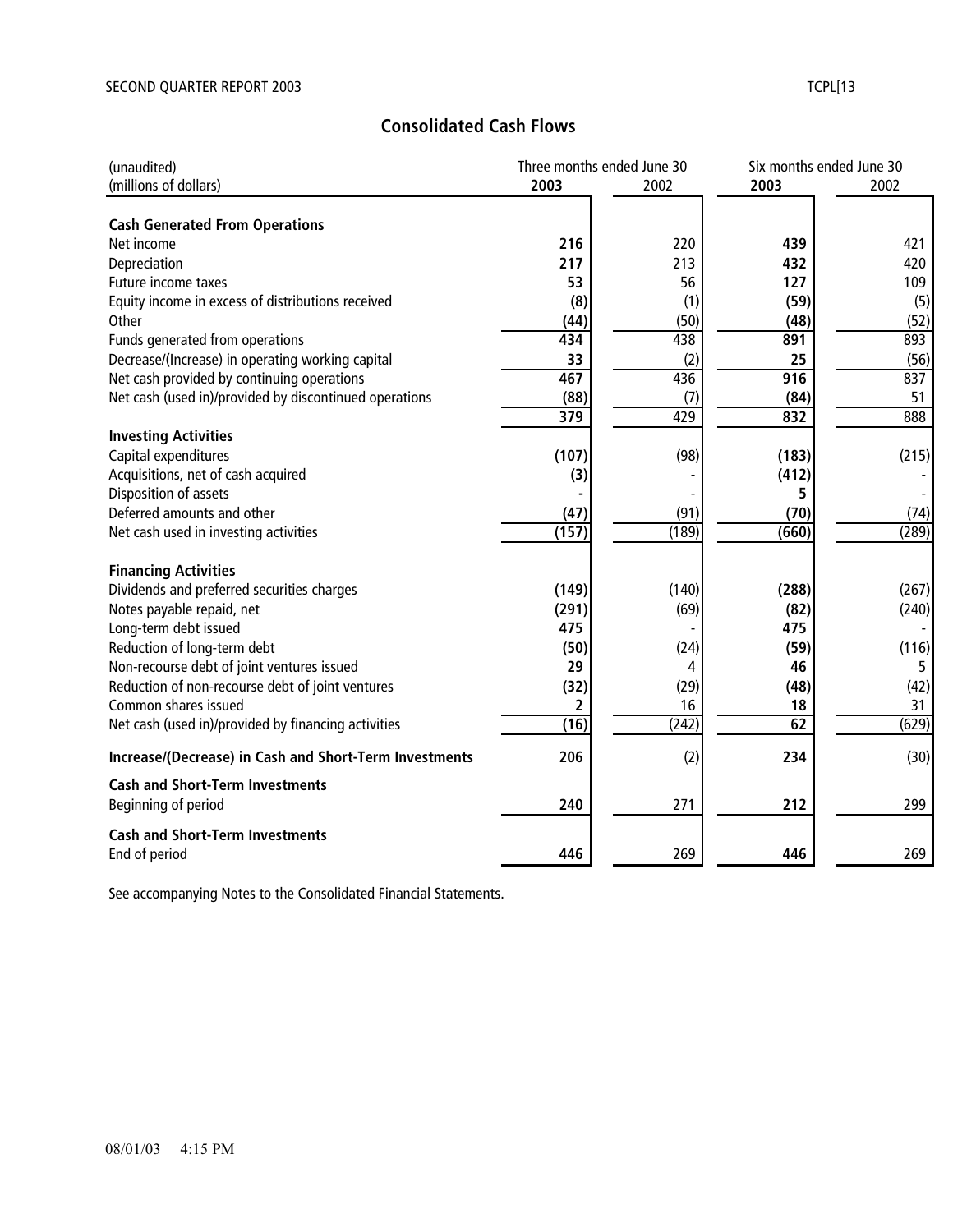# **Consolidated Balance Sheet**

|                                                        | June 30, 2003 | December 31, |
|--------------------------------------------------------|---------------|--------------|
| (millions of dollars)                                  | (unaudited)   | 2002         |
| <b>ASSETS</b>                                          |               |              |
| <b>Current Assets</b>                                  |               |              |
| Cash and short-term investments                        | 446           | 212          |
| Accounts receivable                                    | 604           | 691          |
| Inventories                                            | 168           | 178          |
| Other                                                  | 101           | 102          |
|                                                        | 1,319         | 1,183        |
| <b>Long-Term Investments</b>                           | 713           | 291          |
| <b>Plant, Property and Equipment</b>                   | 16,975        | 17,496       |
| <b>Other Assets</b>                                    | 996           | 946          |
|                                                        | 20,003        | 19,916       |
|                                                        |               |              |
| LIABILITIES AND SHAREHOLDERS' EQUITY                   |               |              |
| <b>Current Liabilities</b>                             |               |              |
| Notes payable                                          | 215           | 297          |
| Accounts payable                                       | 789           | 902          |
| Accrued interest                                       | 206           | 227          |
| Current portion of long-term debt                      | 580           | 517          |
| Current portion of non-recourse debt of joint ventures | 20            | 75           |
| Provision for loss on discontinued operations          | 217           | 234          |
|                                                        | 2,027         | 2,252        |
| <b>Deferred Amounts</b>                                | 326           | 353          |
| <b>Long-Term Debt</b>                                  | 8,983         | 8,815        |
| <b>Future Income Taxes</b>                             | 318           | 226          |
| <b>Non-Recourse Debt of Joint Ventures</b>             | 1,174         | 1,222        |
| <b>Junior Subordinated Debentures</b>                  | 239           | 238          |
|                                                        | 13,067        | 13,106       |
| <b>Shareholders' Equity</b>                            |               |              |
| Preferred securities                                   | 673           | 674          |
| <b>Preferred shares</b>                                | 389           | 389          |
| Common shares                                          | 4,632         | 4,614        |
| Contributed surplus                                    | 266           | 265          |
| <b>Retained earnings</b>                               | 1,005         | 854          |
| Foreign exchange adjustment                            | (29)          | 14           |
|                                                        | 6,936         | 6,810        |
|                                                        | 20,003        | 19,916       |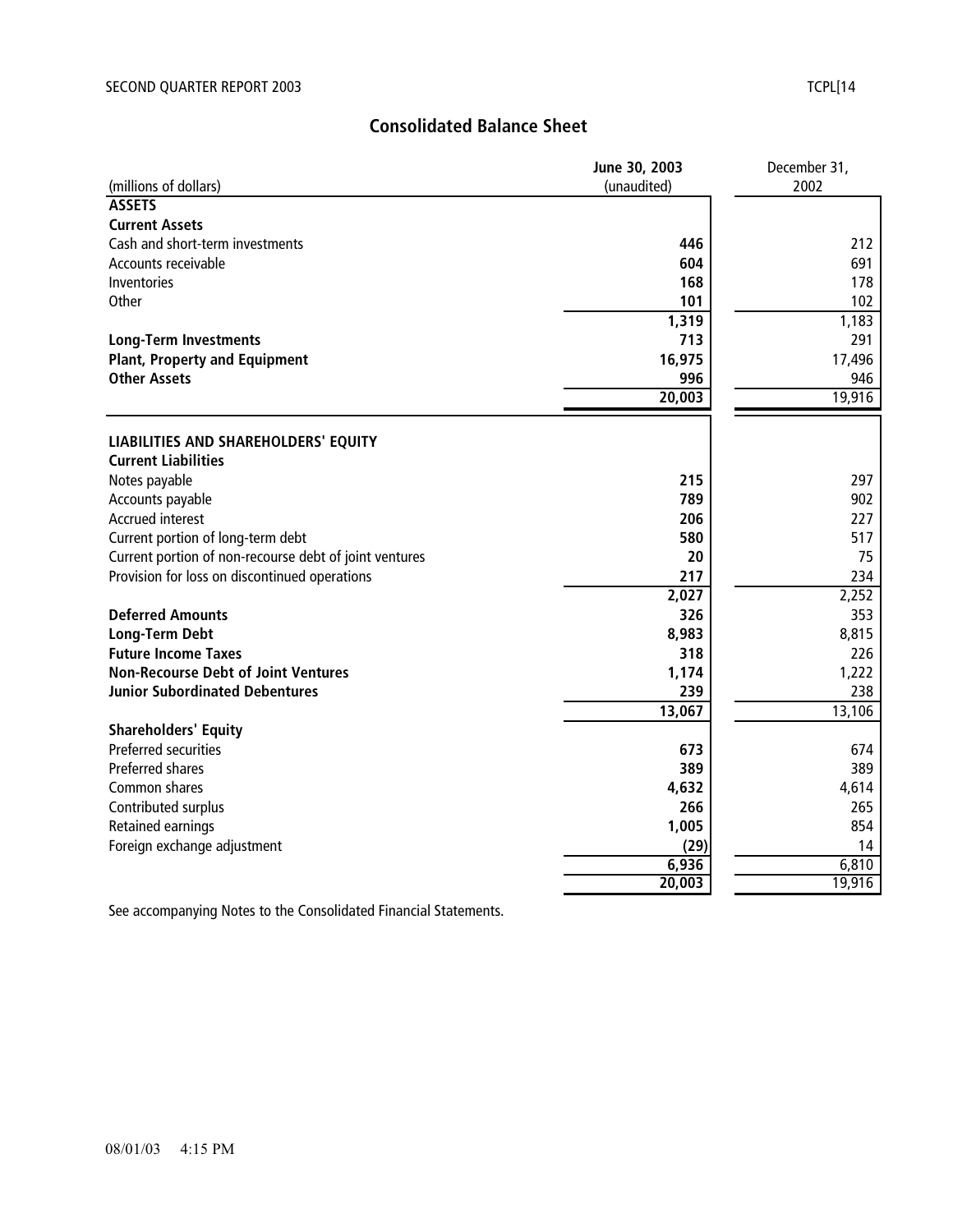# **Consolidated Retained Earnings**

| (unaudited)                    | Six months ended June 30 |       |  |
|--------------------------------|--------------------------|-------|--|
| (millions of dollars)          | 2002<br>2003             |       |  |
| Balance at beginning of period | 854                      | 586   |  |
| Net income                     | 439                      | 421   |  |
| Preferred securities charges   | (18)                     | (18)  |  |
| Preferred share dividends      | (11)                     | (11)  |  |
| Common share dividends         | (259)                    | (239) |  |
|                                | 1,005                    | 739.  |  |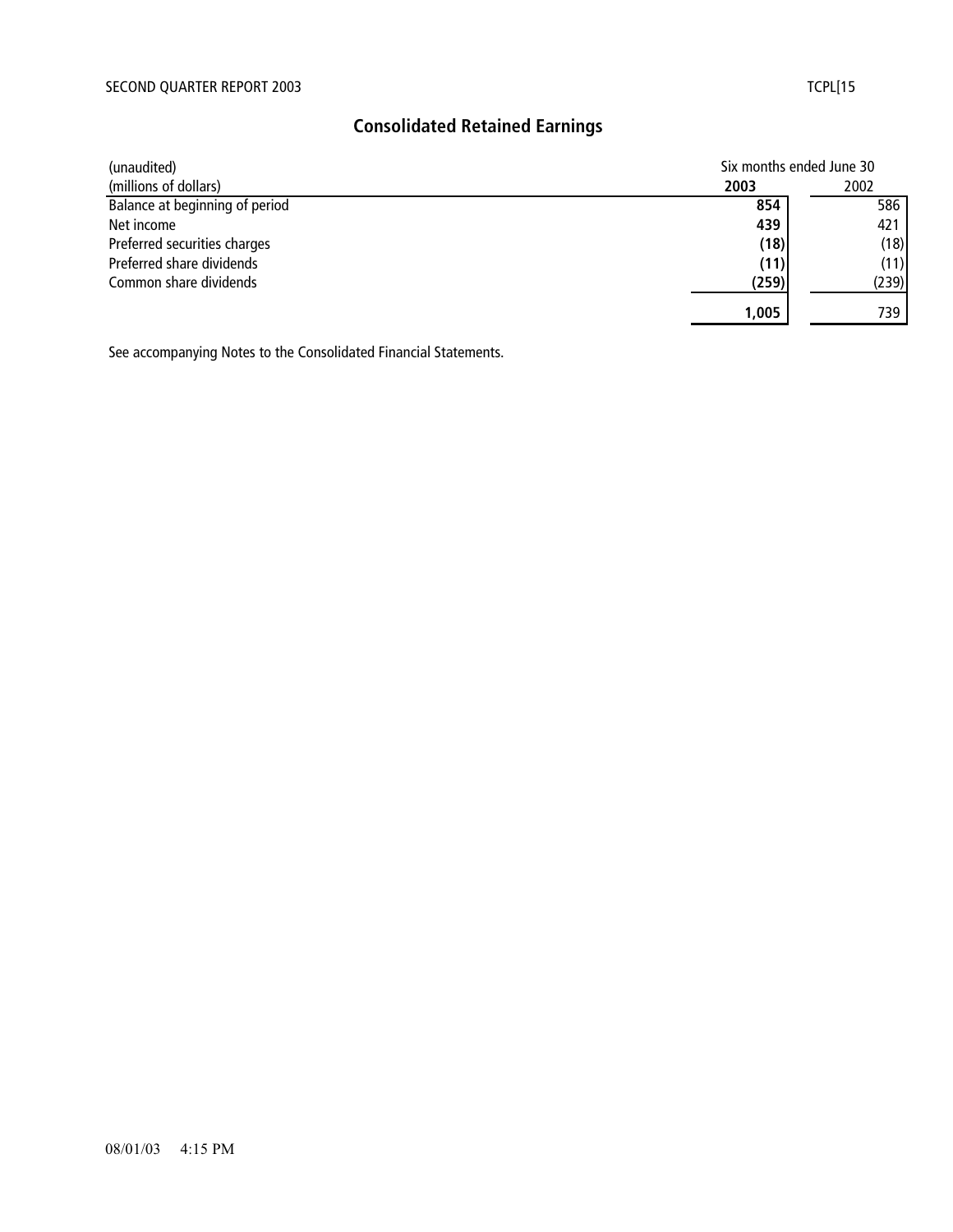# **Notes to Consolidated Financial Statements (Unaudited)**

#### **1. Basis of Presentation**

Pursuant to a plan of arrangement, effective May 15, 2003, common shares of TransCanada PipeLines Limited (TCPL or the company) were exchanged on a one-to-one basis for common shares of TransCanada Corporation (TransCanada). As a result, TCPL became a wholly-owned subsidiary of TransCanada. The consolidated financial statements for the six months ended June 30, 2003 include the accounts of TCPL and the consolidated accounts of all its subsidiaries.

#### **Significant Accounting Policies**

The consolidated financial statements of TCPL have been prepared in accordance with Canadian generally accepted accounting principles. The accounting policies applied are consistent with those outlined in the company's annual financial statements for the year ended December 31, 2002. These consolidated financial statements reflect all normal recurring adjustments that are, in the opinion of management, necessary to present fairly the financial position and results of operations for the respective periods. These consolidated financial statements do not include all disclosures required in the annual financial statements and should be read in conjunction with the annual financial statements included in TransCanada PipeLines Limited's 2002 Annual Report. Amounts are stated in Canadian dollars unless otherwise indicated. Certain comparative figures have been reclassified to conform with the current period's presentation.

Since a determination of many assets, liabilities, revenues and expenses is dependent upon future events, the preparation of these consolidated financial statements requires the use of estimates and assumptions. In the opinion of Management, these consolidated financial statements have been properly prepared within reasonable limits of materiality and within the framework of the company's significant accounting policies.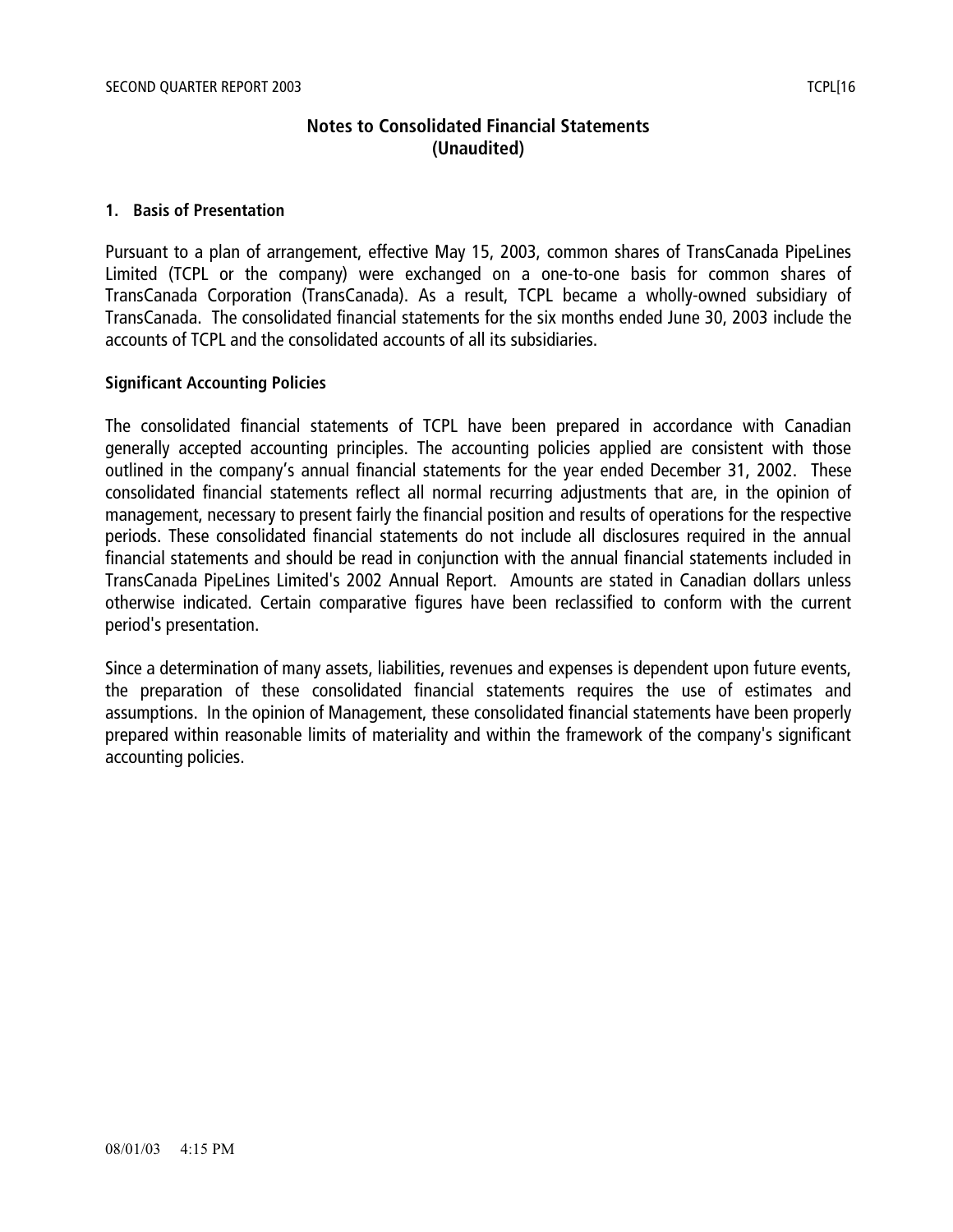## SECOND QUARTER REPORT 2003 TCPL 2003

# **3. Segmented Information**

|                                        | <b>Transmission</b> |                | <b>Power</b> |       | Corporate |                          | Total |       |
|----------------------------------------|---------------------|----------------|--------------|-------|-----------|--------------------------|-------|-------|
| Three months ended June 30             |                     |                |              |       |           |                          |       |       |
| (unaudited - millions of dollars)      | 2003                | 2002           | 2003         | 2002  | 2003      | 2002                     | 2003  | 2002  |
| Revenues                               | 944                 | 1,002          | 367          | 343   |           |                          | 1,311 | 1,345 |
| Cost of sales                          | ۰                   | $\blacksquare$ | (189)        | (170) |           | $\overline{\phantom{a}}$ | (189) | (170) |
| Other costs and expenses               | (301)               | (286)          | (79)         | (95)  | (2)       | (2)                      | (382) | (383) |
| Depreciation                           | (195)               | (198)          | (22)         | (15)  |           |                          | (217) | (213) |
| Operating income/(loss)                | 448                 | 518            | 77           | 63    | (2)       | (2)                      | 523   | 579   |
| Financial and preferred equity charges | (194)               | (208)          | (3)          | (3)   | (22)      | (22)                     | (219) | (233) |
| Financial charges of joint ventures    | (22)                | (22)           | (1)          |       |           |                          | (23)  | (22)  |
| Equity income                          | 10                  | 8              | 16           |       |           |                          | 26    | 8     |
| Interest and other income              | 3                   |                | 4            | 4     | 15        |                          | 22    | 11    |
| Income taxes                           | (101)               | (122)          | (30)         | (24)  | 4         | 8                        | (127) | (138) |
| Net Income Applicable to               | 144                 | 174            | 63           | 40    | (5)       | (9)                      | 202   | 205   |
| <b>Common Shares</b>                   |                     |                |              |       |           |                          |       |       |

|                                        | <b>Transmission</b> |       | <b>Power</b> |                          | Corporate |      | <b>Total</b> |       |
|----------------------------------------|---------------------|-------|--------------|--------------------------|-----------|------|--------------|-------|
| Six months ended June 30               |                     |       |              |                          |           |      |              |       |
| (unaudited - millions of dollars)      | 2003                | 2002  | 2003         | 2002                     | 2003      | 2002 | 2003         | 2002  |
| Revenues                               | 1,904               | 1,943 | 743          | 648                      |           | -    | 2,647        | 2,591 |
| Cost of sales                          |                     |       | (369)        | (303)                    |           |      | (369)        | (303) |
| Other costs and expenses               | (605)               | (546) | (200)        | (187)                    | (4)       | (4)  | (809)        | (737) |
| Depreciation                           | (389)               | (390) | (43)         | (30)                     |           |      | (432)        | (420) |
| Operating income/(loss)                | 910                 | 1,007 | 131          | 128                      | (4)       | (4)  | 1,037        | 1,131 |
| Financial and preferred equity charges | (390)               | (414) | (5)          | (6)                      | (43)      | (48) | (438)        | (468) |
| Financial charges of joint ventures    | (44)                | (45)  | (1)          | -                        |           |      | (45)         | (45)  |
| Equity income                          | 30                  | 18    | 54           | $\overline{\phantom{0}}$ |           | -    | 84           | 18    |
| Interest and other income              | 8                   | 6     | 8            |                          | 19        | 9    | 35           | 22    |
| Income taxes                           | (212)               | (235) | (61)         | (48)                     | 10        | 17   | (263)        | (266) |
| Net Income Applicable to               | 302                 | 337   | 126          | 81                       | (18)      | (26) | 410          | 392   |
| <b>Common Shares</b>                   |                     |       |              |                          |           |      |              |       |

| <b>Total Assets</b>            | June 30, 2003 | December 31, |
|--------------------------------|---------------|--------------|
| (millions of dollars)          | (unaudited)   | 2002         |
| Transmission                   | 16,363        | 16,979       |
| Power                          | 2,608         | 2,292        |
| Corporate                      | 853           | 457          |
| <b>Continuing Operations</b>   | 19,824        | 19,728       |
| <b>Discontinued Operations</b> | 179           | 188          |
|                                | 20,003        | 19,916       |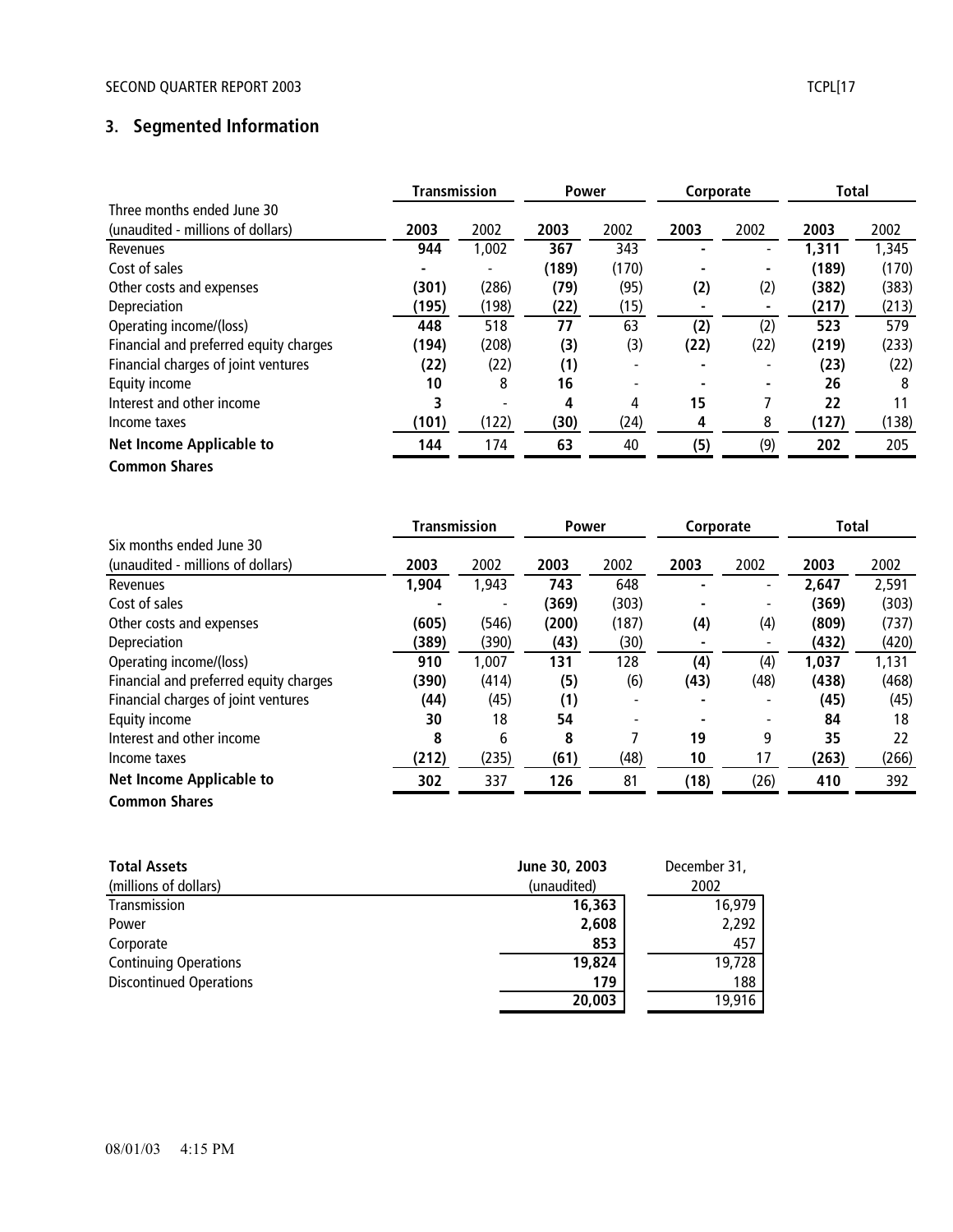## **4. Long-Term Debt**

On June 9, 2003, the company issued US\$350 million of unsecured 4.00 per cent notes maturing on June 15, 2013.

On July 3, 2003, the company redeemed the US\$160 million 8.75 per cent Junior Subordinated Debentures. Holders of these debentures received US\$25.0122 per US\$25.00 of the principal amount, which included accrued and unpaid interest to the redemption date, without premium or penalty.

## **5. Risk Management and Financial Instruments**

The following represents the significant changes to the company's risk management and financial instruments since December 31, 2002.

## Foreign Investments

At June 30, 2003 and December 31, 2002, the company had foreign currency denominated assets and liabilities which created an exposure to changes in exchange rates. The company uses foreign currency derivatives to hedge this exposure on an after-tax basis. The cross-currency swaps have a floating interest rate which the company partially hedges by entering into interest rate swaps and forward rate agreements. The company's portfolio of foreign investment derivatives is comprised of contracts for periods up to four years. The fair values shown in the table below for foreign exchange risk are offset by translation gains or losses on the net assets and are recorded in the foreign exchange adjustment in Shareholders' Equity.

| Asset/(Liability)                  | June 30, 2003 |       |                   |       |  |
|------------------------------------|---------------|-------|-------------------|-------|--|
| (millions of dollars)              | (unaudited)   |       | December 31, 2002 |       |  |
|                                    | Carrying      | Fair  | Carrying          | Fair  |  |
|                                    | Amount        | Value | Amount            | Value |  |
| <b>Foreign Exchange Risk</b>       |               |       |                   |       |  |
| Cross-currency swaps               |               |       |                   |       |  |
| U.S. dollars                       | 50            | 50    | (8)               | (8)   |  |
| Forward foreign exchange contracts |               |       |                   |       |  |
| U.S. dollars                       |               |       | (4)               | (4)   |  |

At June 30, 2003, the notional principal amounts of cross-currency swaps were US\$250 million (December 31, 2002 - US\$350 million) and the notional principal amounts of forward foreign exchange contracts were nil (December 31, 2002 - US\$225 million).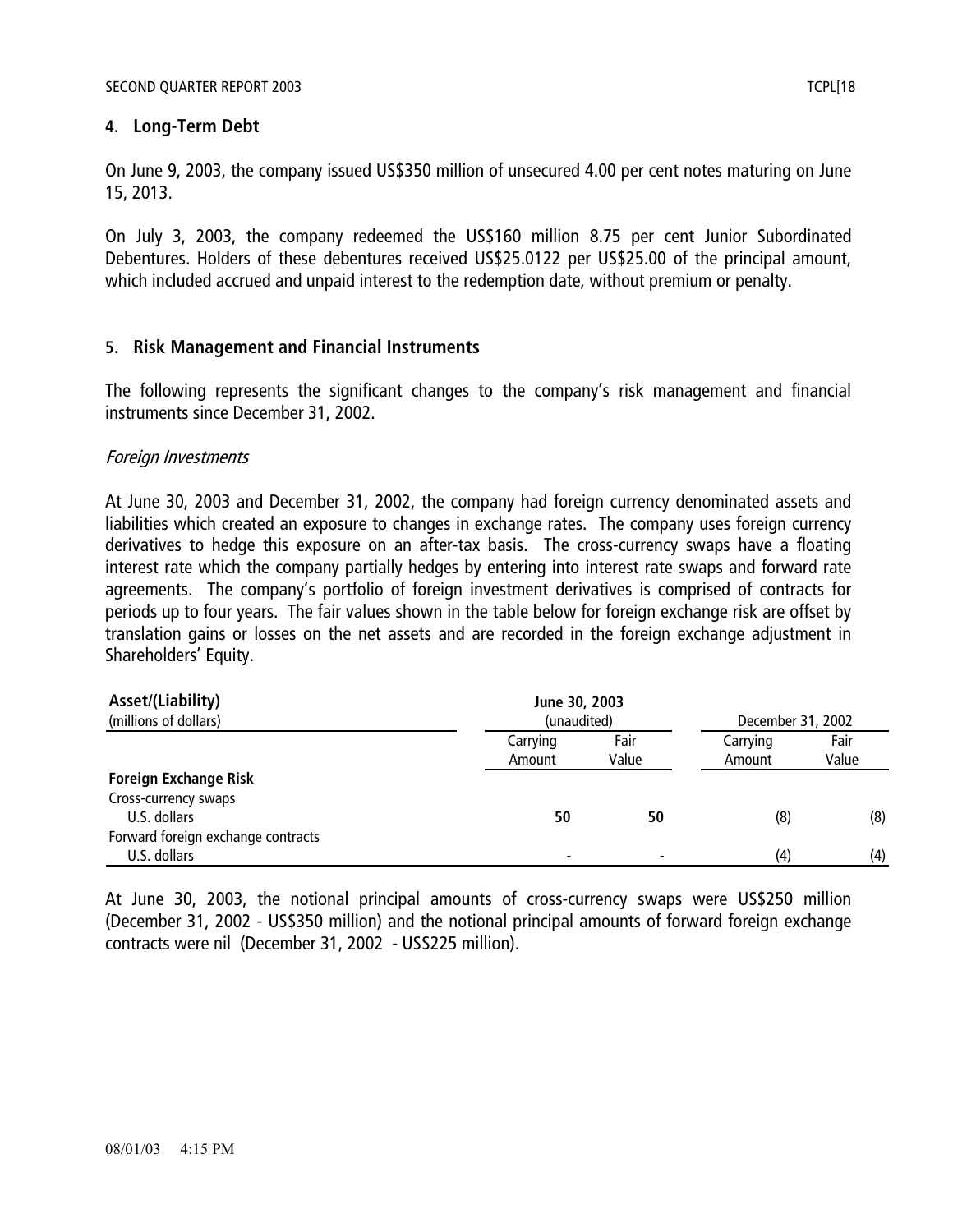#### SECOND QUARTER REPORT 2003 TCPL[19

| <b>Reconciliation of Foreign Exchange Adjustment</b><br>(millions of dollars) | June 30, 2003<br>(unaudited) | December 31,<br>2002 |
|-------------------------------------------------------------------------------|------------------------------|----------------------|
| Balance at beginning of year                                                  | 14                           |                      |
| Translation (losses)/gains on foreign currency denominated net assets         | (115)                        |                      |
| Foreign exchange gains/(losses) on derivatives, and other                     |                              | (2)                  |
|                                                                               | (29)                         | 14                   |

### **6. Discontinued Operations**

In July 2001, the Board of Directors approved a plan to dispose of the company's Gas Marketing business. In December 1999, the Board of Directors approved a plan (December Plan) to dispose of the company's International, Canadian Midstream and certain other businesses. The company's disposals under both plans were substantially completed at December 31, 2001.

The company mitigated its exposures associated with the contingent liabilities related to the divested gas marketing operations by obtaining certain remaining contracts in June and early July 2003 and simultaneously fully hedging the market price exposures of these contracts. The company remains contingently liable for certain of the residual obligations.

At June 30, 2003, TCPL reviewed the provision for loss on discontinued operations and concluded that the provision was adequate and the continued deferral of the approximately \$100 million of deferred after-tax gains related to the Gas Marketing business was appropriate. Accordingly, there was no earnings impact related to discontinued operations in second quarter 2003.

Net income from discontinued operations was nil for the three and six months ended June 30, 2003 and 2002. The provision for loss on discontinued operations at June 30, 2003 was \$217 million (December 31, 2002 - \$234 million). The net assets of discontinued operations included in the consolidated balance sheet at June 30, 2003 were \$142 million (December 31, 2002 - \$90 million).

#### **7. Commitment**

On June 18, 2003, an agreement was reached among the Mackenzie Delta gas producers, the Aboriginal Pipeline Group (APG) and TCPL which governs TCPL's role in the Mackenzie Gas Pipeline Project. The Mackenzie Gas Pipeline Project would, if approved, result in a natural gas pipeline being constructed from Inuvik, Northwest Territories to the northern border of Alberta, where it would then connect with the Alberta System. Under the agreement, TCPL has agreed to finance the APG for its one-third share of project definition phase costs which are currently estimated to be \$80 million over three years. If the pipeline is approved and becomes operational, this loan will be repaid from APG's share of pipeline revenues.